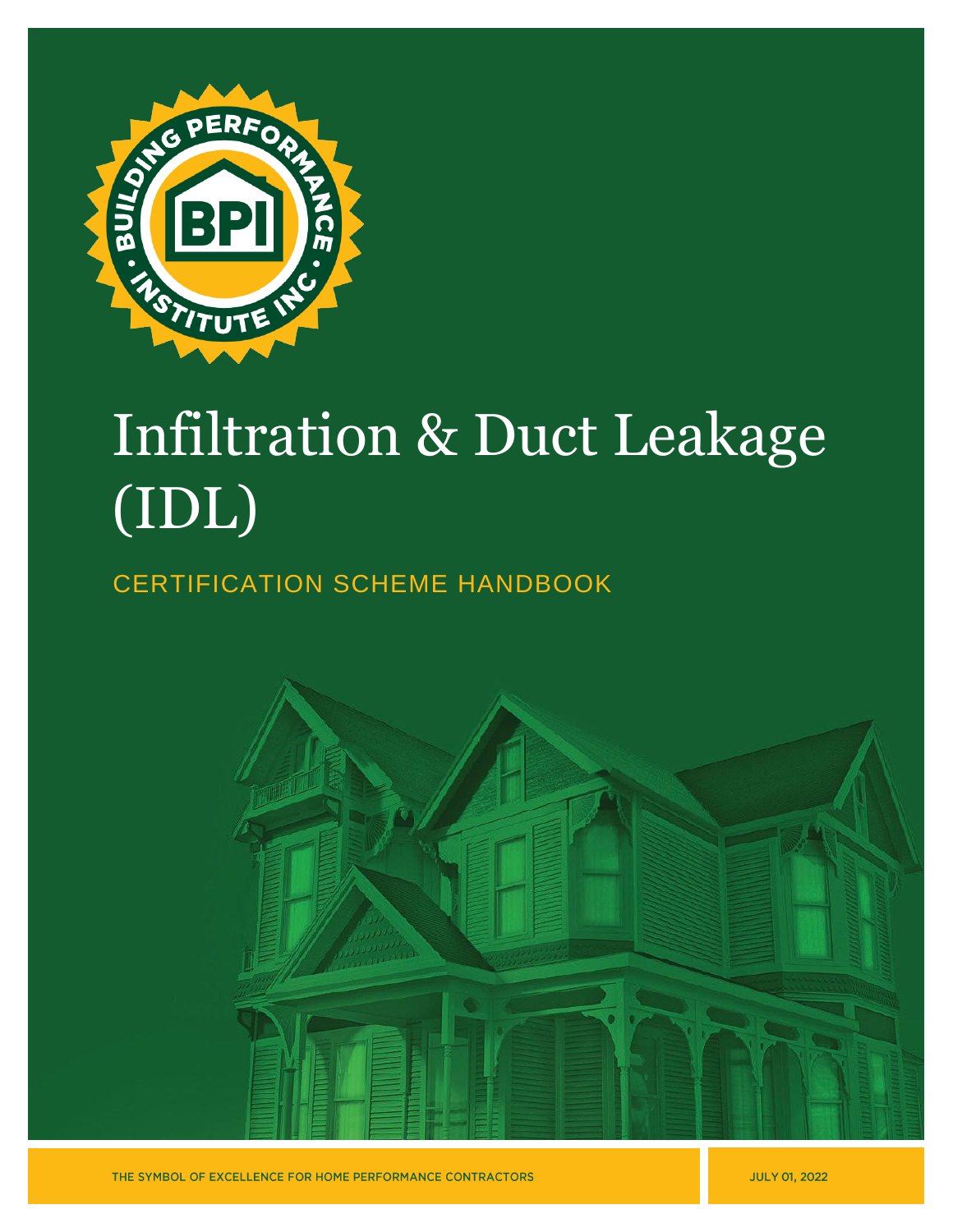#### **Notice**

Anyone interested in becoming BPI certified as an Infiltration & Duct Leakage Professional, will need to know the scope of the certification and all requirements.

This certification scheme handbook outlines the knowledge, skills and abilities needed for individuals to become certified as an Infiltration & Duct Leakage Professional.

Information in this scheme handbook represents the policies at the date of publication for the BPI Infiltration & Duct Leakage Professional certification. Information in this scheme handbook supersedes information contained in any previous published documents.

© 2022 Building Performance Institute, Inc. All Rights Reserved.

#### **Acknowledgements**

The Building Performance Institute, Inc. would like to thank those who support the BPI national expansion and all of the dedicated professionals who have participated in the development of this document.

#### **Disclaimer**

Eligibility standards, exam content, exam standards, fees, and guidelines are subject to change. BPI will keep the most up-to-date version of this document posted at [www.bpi.org.](http://www.bpi.org/) Prior to participating in any available service through BPI, check to ensure that you have based your decision to proceed on the most up-to-date information available. BPI reserves the right to modify documents prior to accepting any application.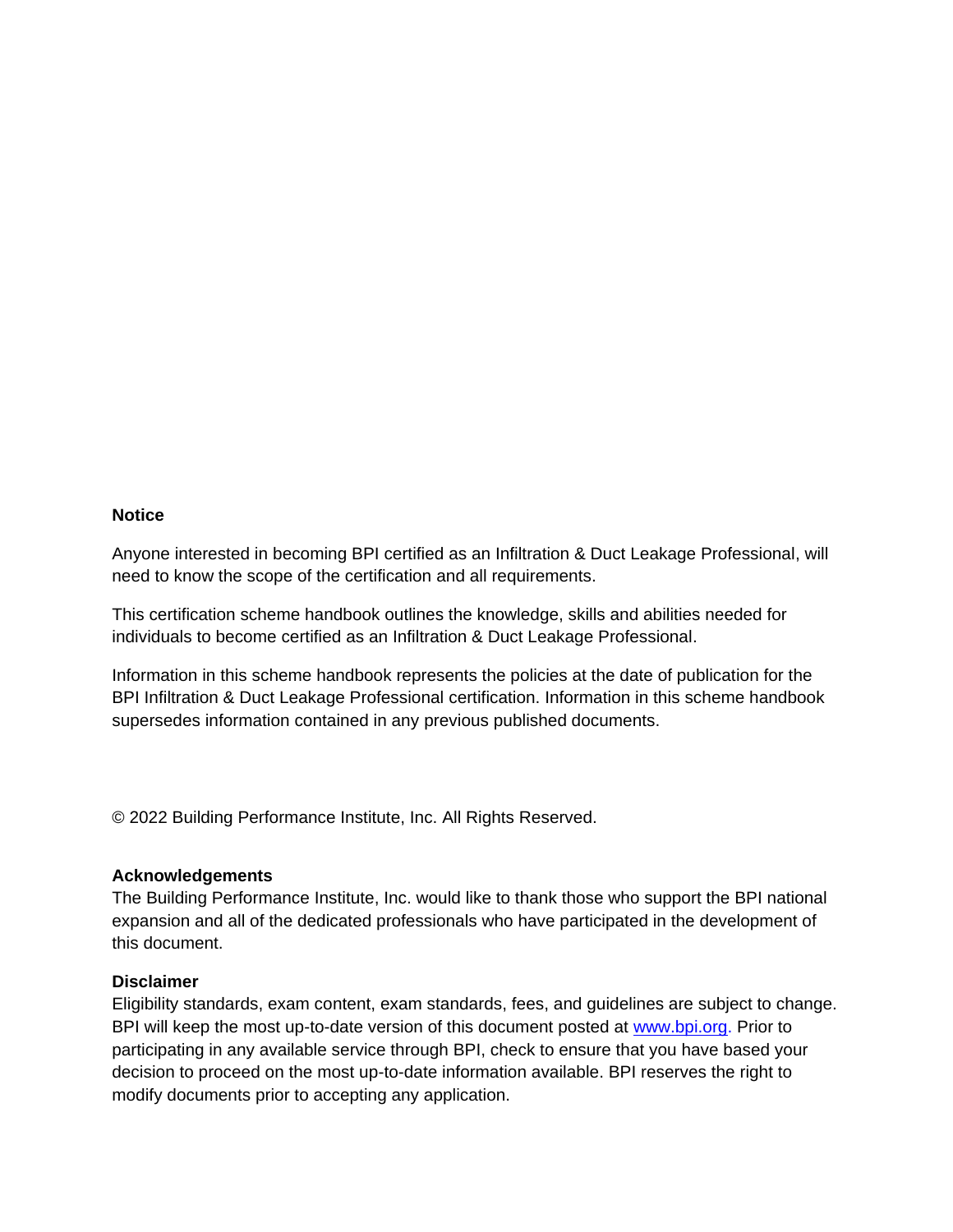# <span id="page-2-0"></span>**Table of Contents**

| 1.                                                                                        |  |  |  |
|-------------------------------------------------------------------------------------------|--|--|--|
| 2.                                                                                        |  |  |  |
| 3.                                                                                        |  |  |  |
| 4.                                                                                        |  |  |  |
| 5.                                                                                        |  |  |  |
| 6.                                                                                        |  |  |  |
| 7.                                                                                        |  |  |  |
| 8.                                                                                        |  |  |  |
| 9.                                                                                        |  |  |  |
| 10 <sub>1</sub>                                                                           |  |  |  |
| 11 <sub>1</sub>                                                                           |  |  |  |
| 12.                                                                                       |  |  |  |
| 13.                                                                                       |  |  |  |
| 14.                                                                                       |  |  |  |
| 15.                                                                                       |  |  |  |
| 16.                                                                                       |  |  |  |
| 17.                                                                                       |  |  |  |
|                                                                                           |  |  |  |
|                                                                                           |  |  |  |
|                                                                                           |  |  |  |
|                                                                                           |  |  |  |
| Appendix E - BPI Parental or Guardian Consent and Waiver of Liability Form for Candidates |  |  |  |
|                                                                                           |  |  |  |
|                                                                                           |  |  |  |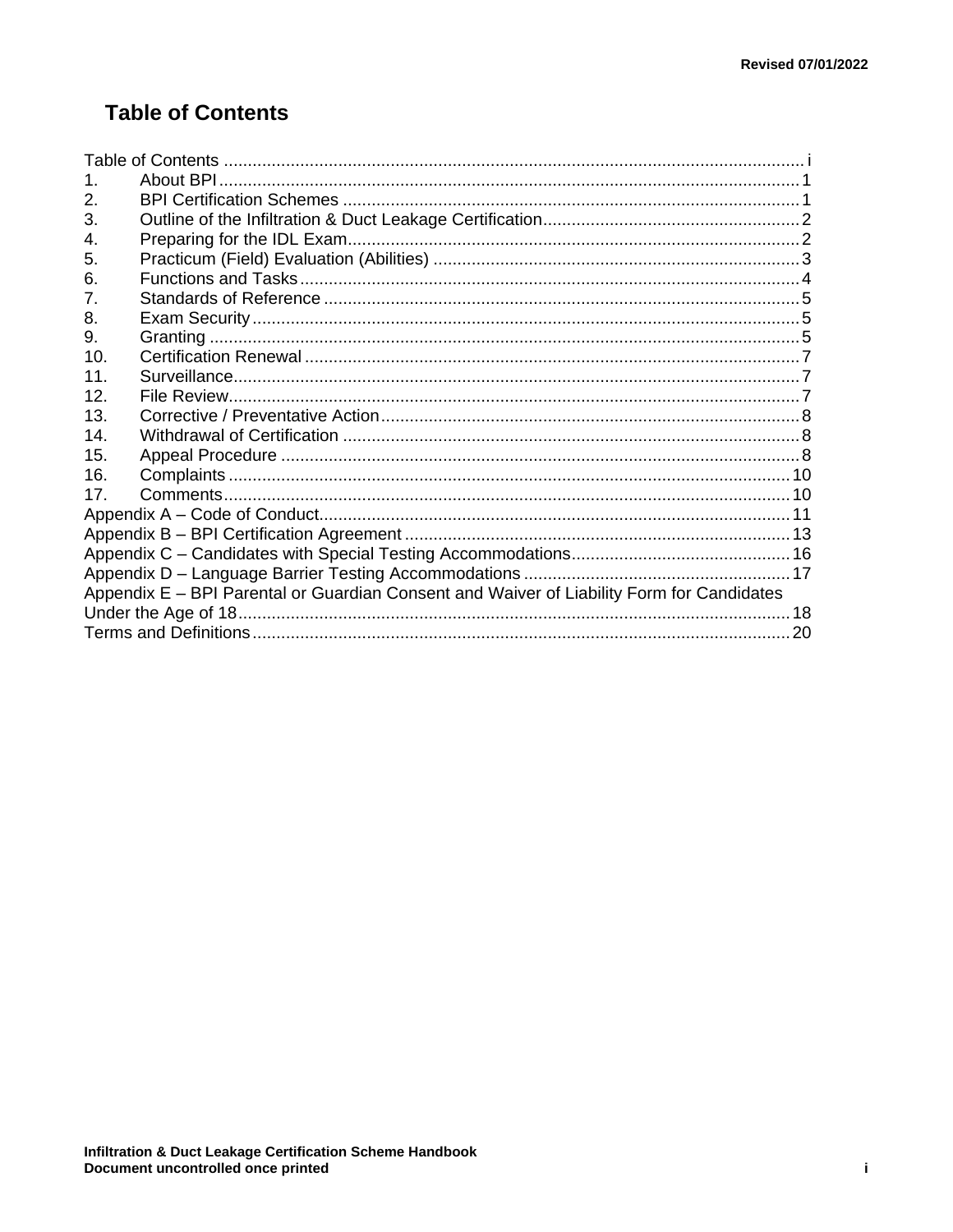## <span id="page-3-0"></span>**1. About BPI**

Founded in 1993, the Building Performance Institute (BPI) is the nation's premier certification and standard-setting organization for home performance professionals. BPI is accredited by the American National Standards Institute, Inc. (ANSI) as a developer of American National Standards and as a certifying body for personnel credentials. BPI develops the technical standards for home energy audits and for energy efficiency, health, and safety improvements. From these standards, BPI develops rigorous written and field exams resulting in one of BPI's 14 professional certifications. BPI understands the importance of impartiality in carrying out its certification activities, manages conflict of interest and ensures the objectivity of its certification activities.

BPI also offers three programs [\(BPI GoldStar](http://www.bpi.org/bpi-goldstar-contractors) Contractor for companies, [Rating Program](http://www.bpi.org/bpi-raters) for raters, and [BPI](http://www.bpi.org/product-listing) [Product](http://www.bpi.org/product-listing) Listing for manufacturers) and three certificates (Building [Science Principles,](http://www.bpi.org/building-science-principles) [Healthy](http://www.bpi.org/healthy-housing-principles)  [Housing Principles,](http://www.bpi.org/healthy-housing-principles) [Site Supervisor\)](http://www.bpi.org/sitesupervisorcertificate). BPI Certified Professionals hold over 12,000 active certifications supported by over 100 BPI Test Centers and 250 Proctors nationwide. BPI has BPI Goldstar Contractors across the country.

BPI is a 501(c)3 corporation registered in the state of New York. The corporation was incorporated on January 18, 1996 and the corporation number is 14-1789014.The objective of the corporation is to provide credentialing for individuals and corporations involved in the residential retrofit industry. BPI is headquartered in Saratoga Springs, NY.

## <span id="page-3-1"></span>**2. BPI Certification Schemes**

BPI offers individual certification in a number of areas in the residential retrofit industry.

The certification schemes are developed and then reviewed on an on-going basis by scheme committees made up of subject matter experts – individuals with the credentials and experience within the industry. The scheme committee review statistics, industry changes and current certification scheme requirements on a regular basis.

Industry input on each certification scheme is encouraged. The scheme committee members will seek input from external sources including, but not limited to:

- industry associations
- professional groups
- government agencies
- consumer/owner advocacy groups

The certification outlined in this scheme handbook is for Infiltration & Duct Leakage Professionals who are involved in new home construction code compliance or retrofit of existing residential buildings. For a full listing of certifications, see the [www.bpi.org](http://www.bpi.org/) website.

For individuals to become BPI IDL certified, successful completion of a practicum evaluation is required to confirm the candidate's abilities.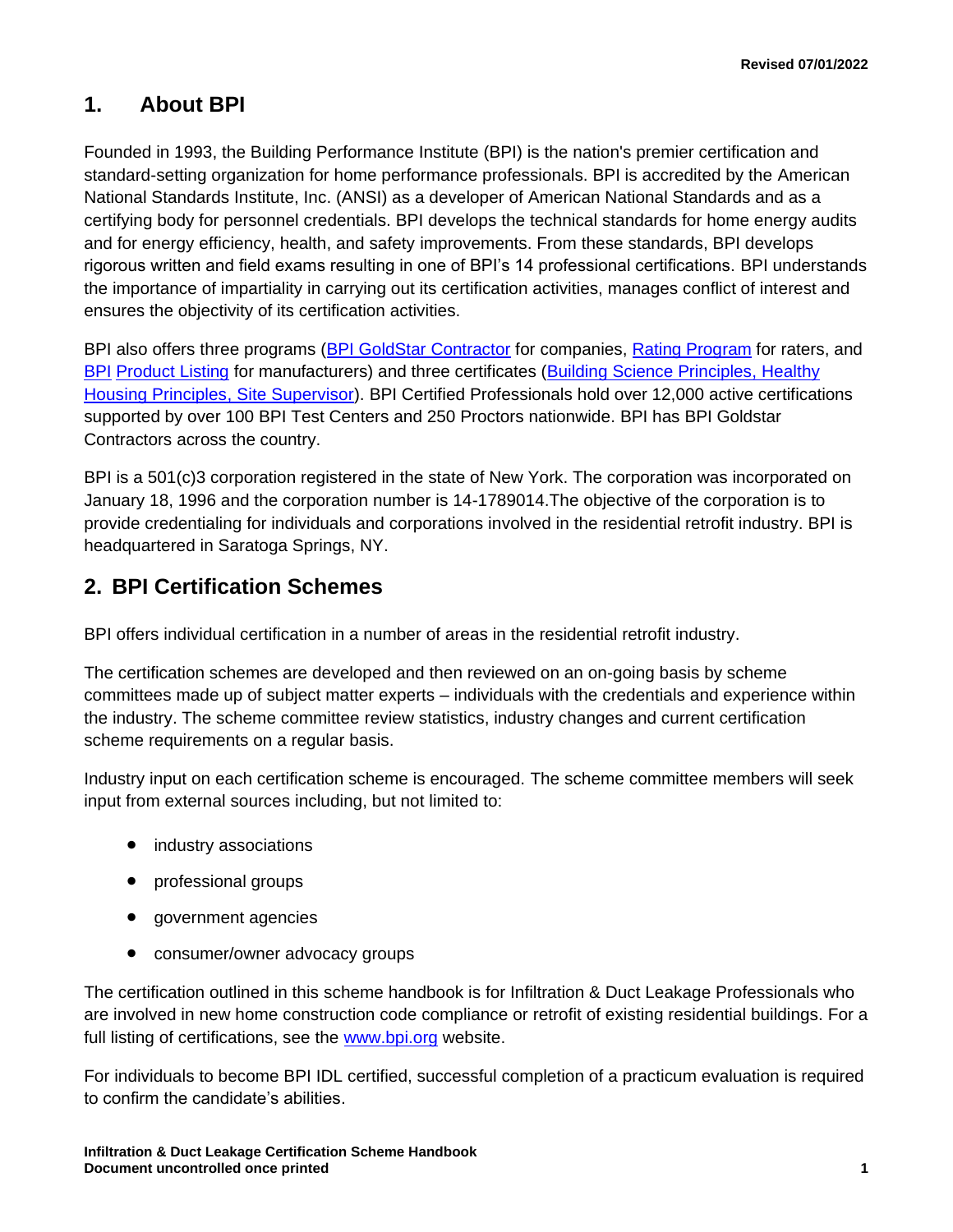To be certified by BPI, the candidate is not required by BPI to undergo any specific training, whether that would be on-site job training or classroom training. BPI does not approve any training programs. It is up to the individual to decide what training they want to take and where to take it, as it is solely their decision.

The requirements for this certification will be reviewed every five years and modified as required by the scheme committee with input from the residential retrofit industry. Modifications to the certification scheme will be made by BPI on the basis of the non-compliance cases, feedback from industry and technical changes to materials, components, systems, building codes or other relevant items.

#### <span id="page-4-0"></span>**3. Outline of the Infiltration & Duct Leakage Certification**

This certification scheme handbook outlines the knowledge, skills and abilities requirements for the Infiltration & Duct Leakage certification.

This scheme defines the scope of the Infiltration & Duct Leakage certification to include specific diagnostic testing and applied data from whole house infiltration and duct leakage testing. This certification is not intended to be a whole house diagnostic, audit or assessment and consists of three main components: whole house infiltration testing, total distribution system leakage, and distribution leakage to the outside.

This document is intended to include all of the tasks an Infiltration & Duct Leakage Professional may perform, as well as the knowledge, skills, and abilities required to do these tasks. This certification is designed for new construction code compliance.

Please note that certification is not a license to practice. All certified persons must comply with applicable federal, state and local laws and regulations governing the profession.

## <span id="page-4-1"></span>**4. Preparing for the IDL Exam**

There are no prerequisites to take this exam or become certified. Before you register for the exam:

- Download the latest version of the BPI Infiltration & Duct Leakage scheme handbook from [www.bpi.org](http://www.bpi.org/)
- Read and understand all information
- Refer to the Functions and Tasks to be sure that you understand and can perform the tasks required for this certification
- Obtain reference materials for the field exam and study well in advance of taking the exam

## **4.1 Special Testing Accommodations**

Candidates in need of special testing accommodations, such as a language barrier, or arrangements for persons with disabilities, should submit the appropriate forms as noted in Appendix (C and D).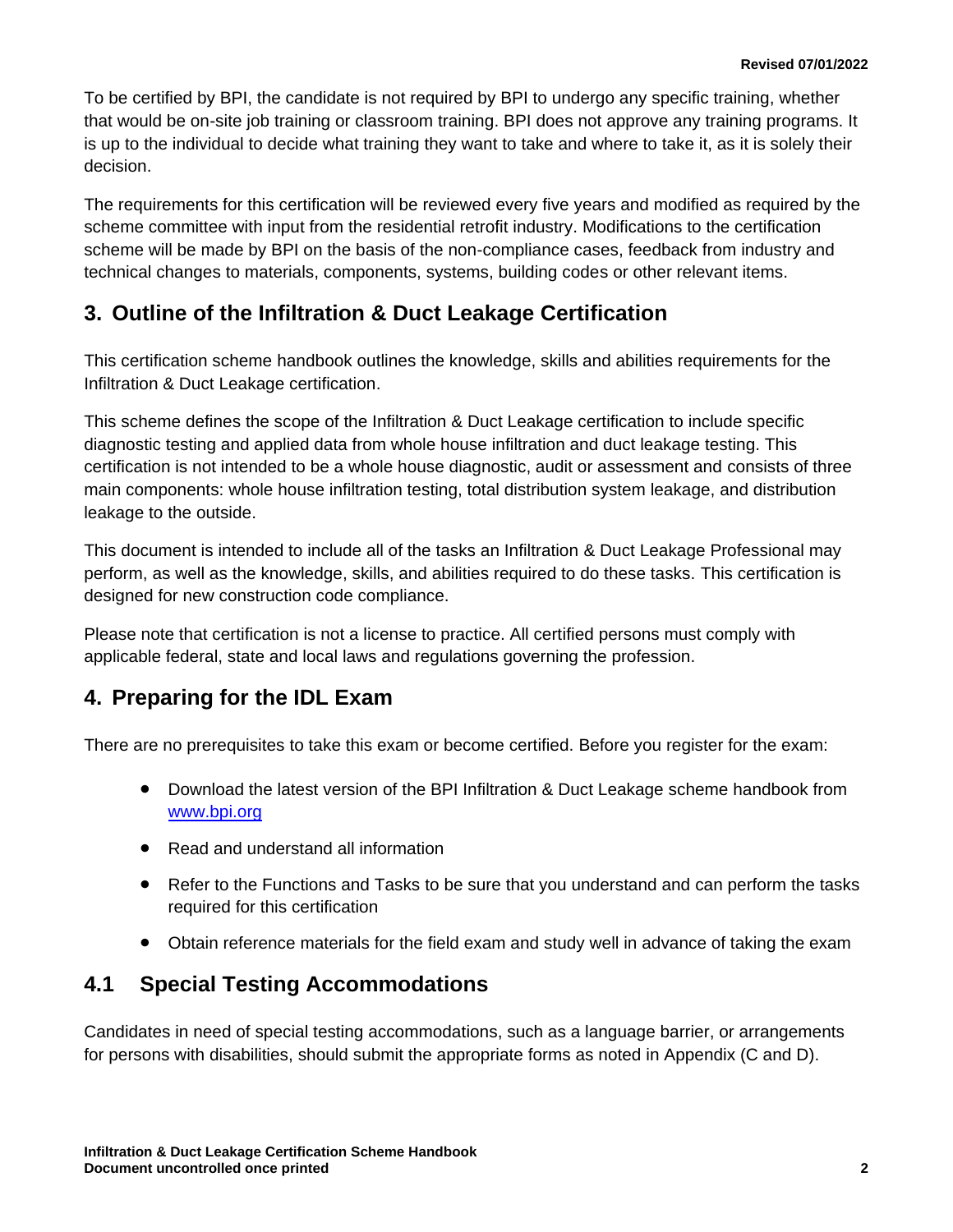Candidates under the age of 18 will need to submit the *BPI Parental or Guardian Consent and Wavier of Liaibility Form for Candidates Under the Age of 18* as noted in Appendix E. Candidates will not be allowed to proceed with taking any BPI exams unless this form is signed and completed.

*It is highly recommended that you submit your request for accommodation at least thirty (30) days prior to your preferred exam date.*

## **4.2 Proof of Identity**

Candidates must provide valid photo identification prior to taking the exam. Please make sure that when registering for the exam, the name used is the same that is listed on the valid photo ID.

Examples of acceptable forms of photo ID are:

- driver's license
- state issued photo ID
- passport
- military identification
- employee identification card

#### **4.3 Certification Fees and Scheduling**

BPI certification exams are provided through BPI Test Centers. Please reach out to a local BPI Test Center for fees and scheduling details of exams, as they will vary from Test Center to Test Center. To locate a BPI Test Center, please go to the BPI website [\(www.bpi.org\)](http://www.bpi.org/) and select **Locator** from the top of the page.

BPI does not set schedules for its Test Centers, nor does BPI collect the exam fees.

## **4.4 Field Testing Environment**

Field exams conducted at a site that does not have duct work will be void. While it is the proctor's responsibility to find a suitable test site, the candidate should also be aware of this requirement to avoid potential testing issues.

Please be aware that during the performance exam, the proctor may ask questions in relation to line items on the field exam form for clarification purposes only. Proctors should not be asking any other type of questions, and are NOT permitted to ask questions unrelated to, or above and beyond the scope of the line items on the field exam form. If a candidate feels that they were asked questions that were inappropriate, please complete the [Complaint Form](http://www.bpi.org/about-us/contact-us) located at [www.bpi.org.](http://www.bpi.org/)

# <span id="page-5-0"></span>**5. Practicum (Field) Evaluation (Abilities)**

A practical evaluation to determine the candidates' abilities has been developed by BPI in order to ensure competency in the critical tasks defined by BPI. This will provide documented evidence that the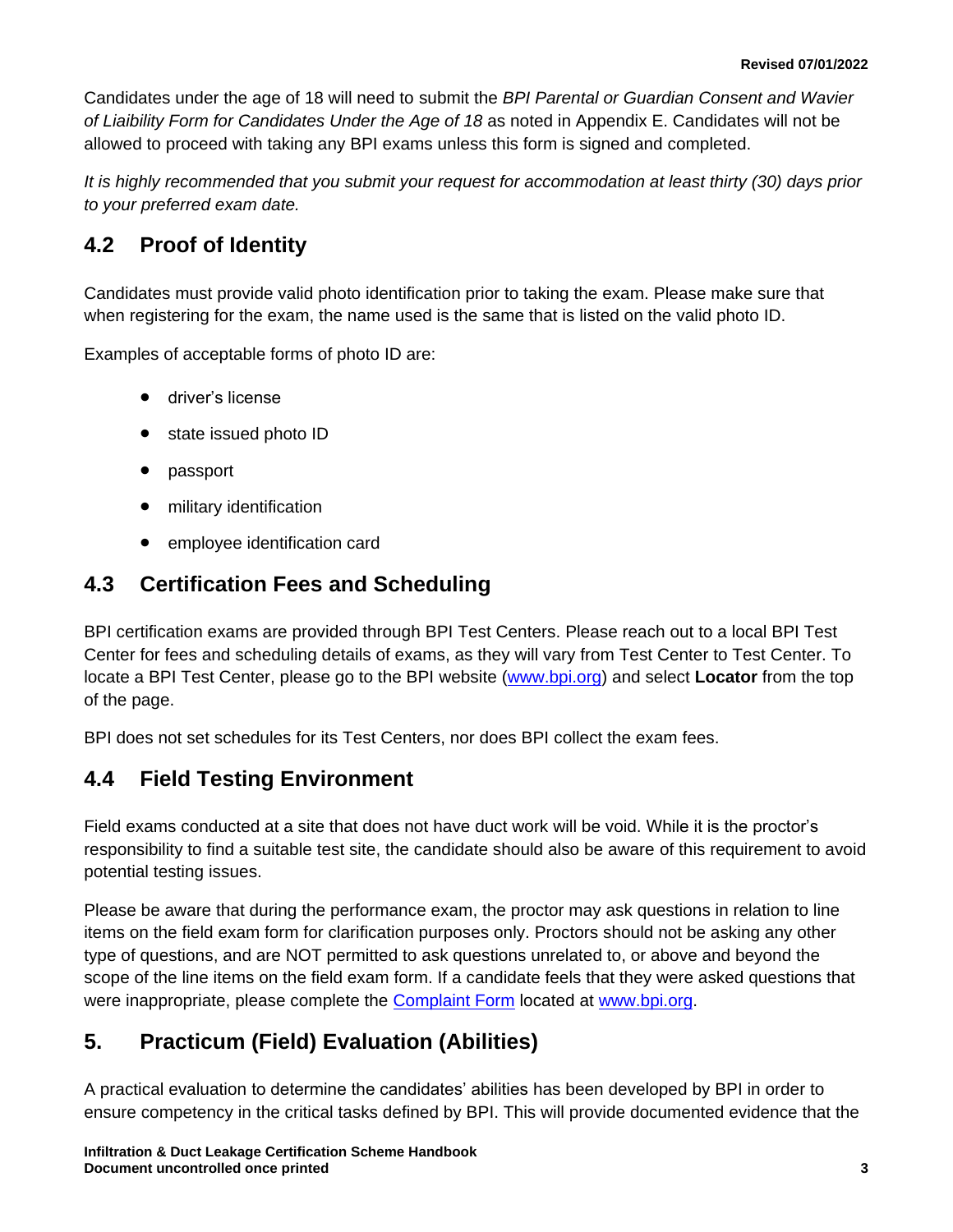candidates have the appropriate abilities.

The practicum evaluation exam is constructed where candidates are requested to perform a task. Their abilities are then evaluated based on a predetermined set of criteria.

The candidates will follow the outline in the Functions and Tasks section in this document.

The time limit for the practicum evaluation is one (1) hour and thirty (30) minutes (1 1/2) hours. This exam is an open-book exam (the only reference not permitted is assistance). Any papers used to take notes, create diagrams, or record diagnostic results (scrap paper) may not leave the testing environment. All papers must be handed to the proctor to be destroyed.

The field exam consists of the set up and preparation of the whole house depressurization device (e.g. blower door) as well as a duct pressurization test, performing total system leakage, leakage to outside and general analysis.

The passing score for the exam is 85%.

Candidates may challenge the IDL field exam up to six (6) times in a one-year period. The one-year period begins after the first unsuccessful attempt of the exam, after which time a candidate will have five (5) more attempts to successfully challenge the exam. There is a cost for each exam. BPI permits twelve (12) months to complete the certification process from the time a candidate takes the first exam.

The practicum evaluation is administered through BPI Test Centers at various locations across the United States. Please go to the BPI website [\(www.bpi.org\)](http://www.bpi.org/) and select Locator at the top of the page to find a BPI Test Center near you.

#### <span id="page-6-0"></span>**6. Functions and Tasks**

The Infiltration & Duct Leakage Certification is designed to meet a specific skill set related to the diagnostic testing of duct work and its interaction with the envelope of the house. This is NOT a whole house building science-based certification.

| <b>Setup/Preparation</b>        |                                                                                    |  |
|---------------------------------|------------------------------------------------------------------------------------|--|
| <b>Ability to:</b>              |                                                                                    |  |
|                                 | Set combustion appliances to pilot                                                 |  |
|                                 | Tape or otherwise seal registers                                                   |  |
| $\bullet$                       | Set interior doors into proper position                                            |  |
|                                 | Properly attach duct pressurization device to return grille or air handler cabinet |  |
| Knowledge of:                   |                                                                                    |  |
|                                 | Benefits for documenting how the house was set up for testing                      |  |
|                                 | Importance of a visual inspection prior to running diagnostics                     |  |
|                                 | Importance of in-field calibration of manometer                                    |  |
| <b>Total Leakage Diagnostic</b> |                                                                                    |  |
| <b>Ability to:</b>              |                                                                                    |  |
|                                 | Properly set up and position manometer                                             |  |
| $\bullet$                       | Pressure relieve duct zone                                                         |  |
|                                 | Properly sample internal duct pressure                                             |  |
|                                 | Accurately take CFM25 measurement                                                  |  |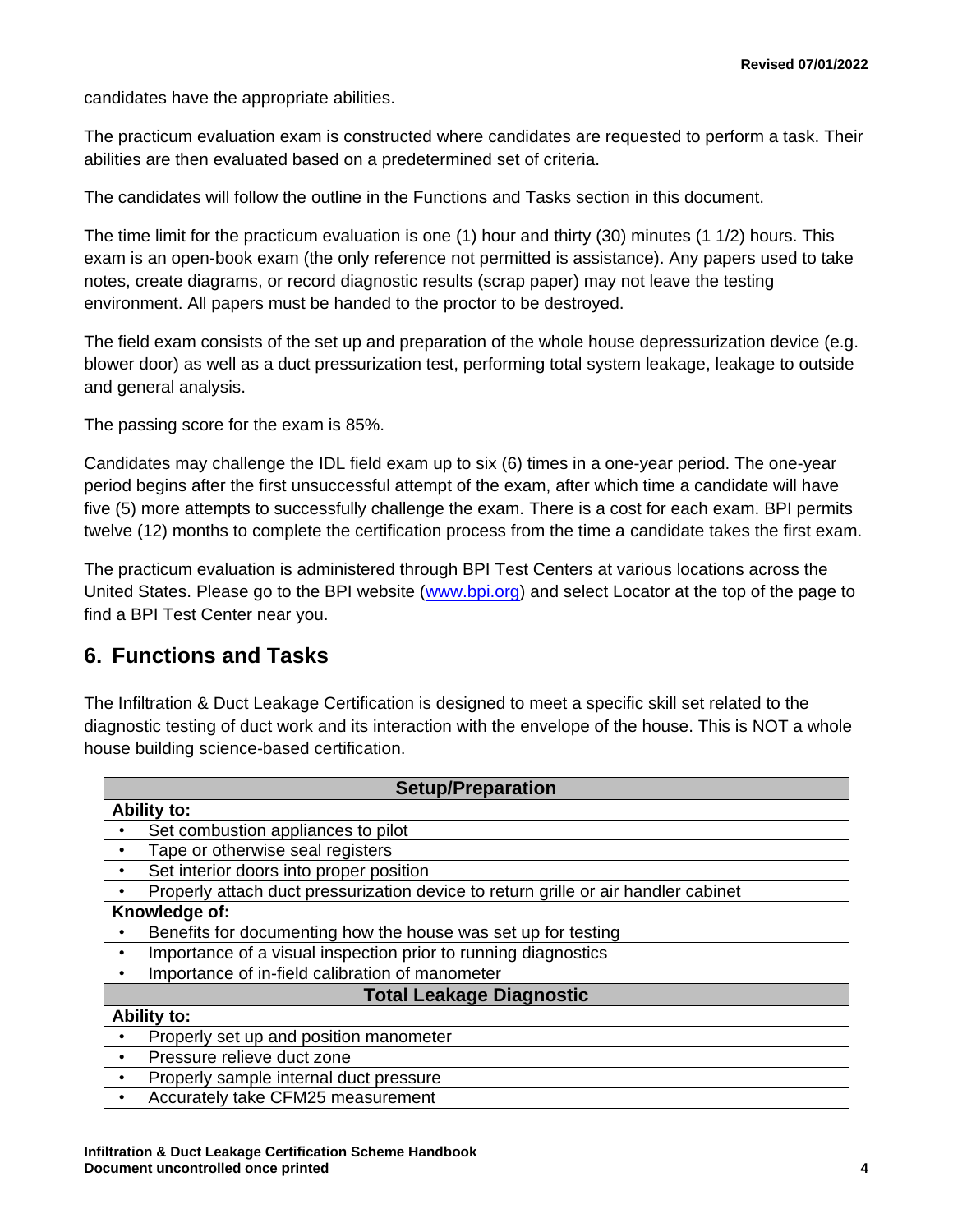|                                           | Properly set up the duct pressurization device                                      |  |
|-------------------------------------------|-------------------------------------------------------------------------------------|--|
| <b>Leakage to the Outdoors Diagnostic</b> |                                                                                     |  |
| <b>Ability to:</b>                        |                                                                                     |  |
| $\bullet$                                 | Properly set up and position manometer                                              |  |
| $\bullet$                                 | Properly configure the house for testing                                            |  |
| $\bullet$                                 | Properly sample the internal duct pressure                                          |  |
| $\bullet$                                 | Properly set up the whole house depressurization device and configure the manometer |  |
| $\bullet$                                 | Correctly measure baseline pressure differential                                    |  |
| $\bullet$                                 | Adjust the whole house depressurization device and duct pressurization device for   |  |
|                                           | accurate measurement                                                                |  |
| $\bullet$                                 | Properly set up the duct pressurization device                                      |  |
|                                           | <b>Infiltration Evaluation</b>                                                      |  |
| <b>Ability to:</b>                        |                                                                                     |  |
| $\bullet$                                 | Properly set up and configure house for infiltration evaluation                     |  |
| $\bullet$                                 | Properly set up a whole house depressurization device (blower door)                 |  |
| $\bullet$                                 | Properly set up and position manometer                                              |  |
| $\bullet$                                 | Correctly measure and account for baseline pressure differential                    |  |
| $\bullet$                                 | Accurately take CFM50 measurement                                                   |  |
| $\bullet$                                 | Accurately calculate ACH50 given a volume and CFM50 measurement                     |  |
|                                           | <b>Analysis</b>                                                                     |  |
| <b>Ability to:</b>                        |                                                                                     |  |
| $\bullet$                                 | Identify leakage areas                                                              |  |
| $\bullet$                                 | Calculate CFM per conditioned floor area                                            |  |
|                                           | Compare results to appropriate BPI Standard                                         |  |
|                                           |                                                                                     |  |

#### <span id="page-7-0"></span>**7. Standards of Reference**

All BPI exams are based on a mixture of industry practices, axiomatic**<sup>1</sup>** concepts, and major standards of references. No singular source exists that could touch upon every aspect for what is considered testable. Conversely, there is no limit to the potential useful material found in print and online.

• ASTM E 1554-07 (leakage to outdoors test method C)

## <span id="page-7-1"></span>**8. Exam Security**

Exams are highly confidential materials. Any attempts to willfully compromise the integrity of the exam, the exam process, or the certification process shall be taken seriously; offenders may be prosecuted to the fullest extent of the law. In addition, any certification credential may be revoked immediately if a breach is proven to have been made by a certified individual.

# <span id="page-7-2"></span>**9. Granting**

In order to receive IDL certification, the candidate must successfully complete the field exam.

<sup>&</sup>lt;sup>1</sup> An axiomatic concept is something implicit that requires no proof or explanation (e.g. – the sum of 2 and 2 is 4, or gravity states that if you drop something, it will fall to a lower level).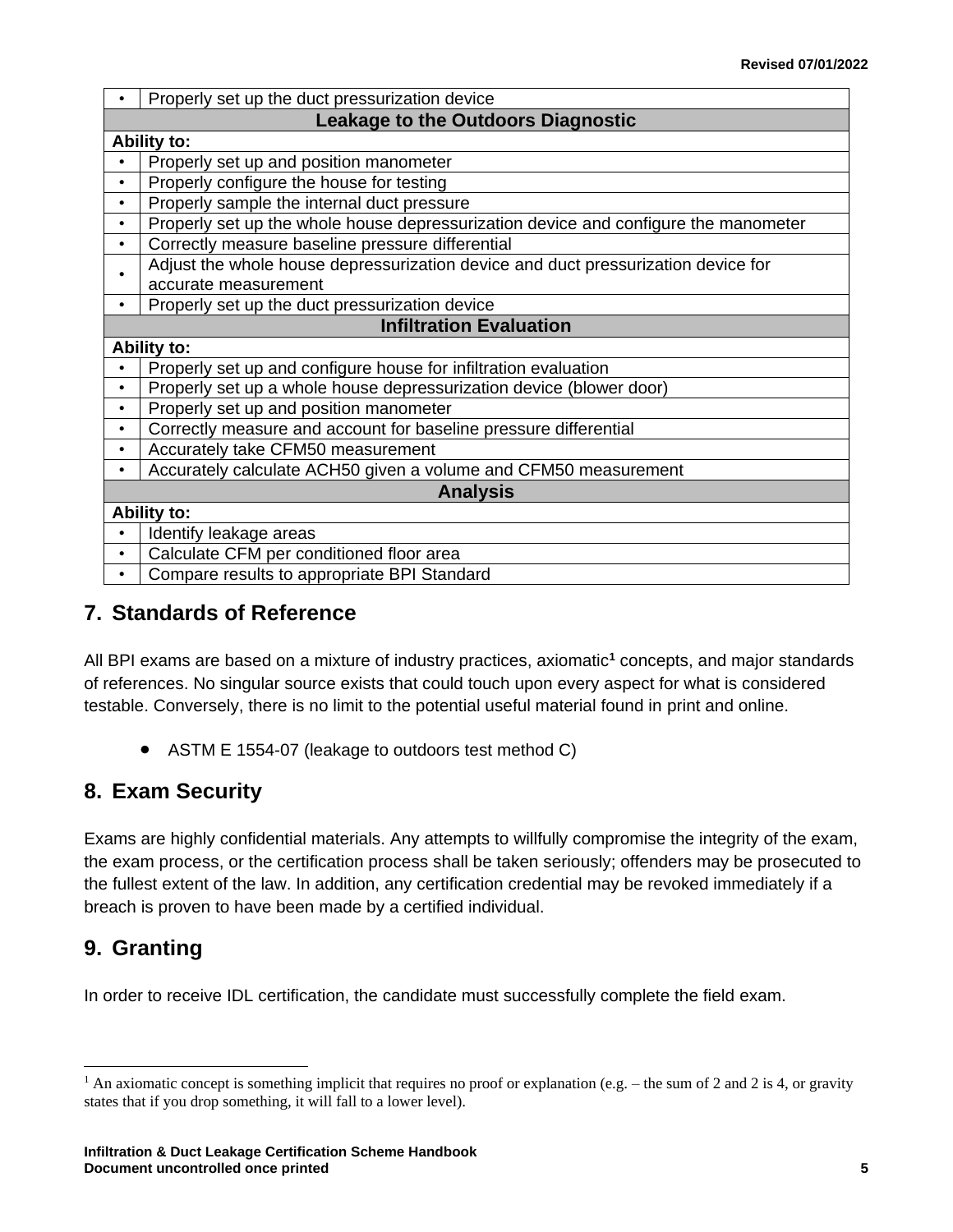# **9.1 Notification of Exam Results and Certification**

Once exam results have been processed the candidate will be able to log in to their [Candidate Account](http://www.bpi.org/login) to view exam results.

The BPI Certified Professional will be notified once BPI certification has been awarded. BPI Certified Professionals may log into their [Candidate Account](https://spero.bpi.org/) and retrieve a digital copy of their active certification(s) and ID Badge to use on their mobile device or print from a PDF.

The certificate will expire three (3) years from the date of initial certification.

The photo identification certification card contains, but is not limited to:

- name of the Certified Professional
- BPI ID number
- BPI's name and logo
- reference to a certification scheme (name of certification)
- date when certification expires

## **9.2 Time Limits for Completing Certification**

BPI permits twelve (12) months to complete the certification process from the time a candidate takes the first exam. Candidates may challenge the IDL field exam up to six (6) times in a one-year period. The one-year period begins after the first unsuccessful attempt of the exam, after which time a candidate will have five (5) more attempts to successfully challenge the exam.

Candidates that do not successfully complete the IDL field exam and achieve certification within the one-year period, must wait for the one-year anniversary of the first unsuccessful attempt to challenge the exam again.

#### **9.3 Extensions**

BPI reserves the right to extend a Certified Professional's certification on a case-by-case basis. Certifications are not guaranteed to be extended; only under extenuating circumstances that BPI deems warranted. If a certification is extended, any CEUs that were accumulated up to the point of the original expiration date will also be included in that extension.

## **9.4 Confidentiality of Information**

BPI and BPI Test Centers shall adhere to all policies and procedures regarding candidate confidentiality and shall not release any information regarding any candidate or Certified Professional without obtaining prior written permission. BPI provides confidentiality clauses as part of the online registration process. These disclosure clauses are intended to assist BPI and the BPI Test Center to protect the candidate's or Certified Professional's information.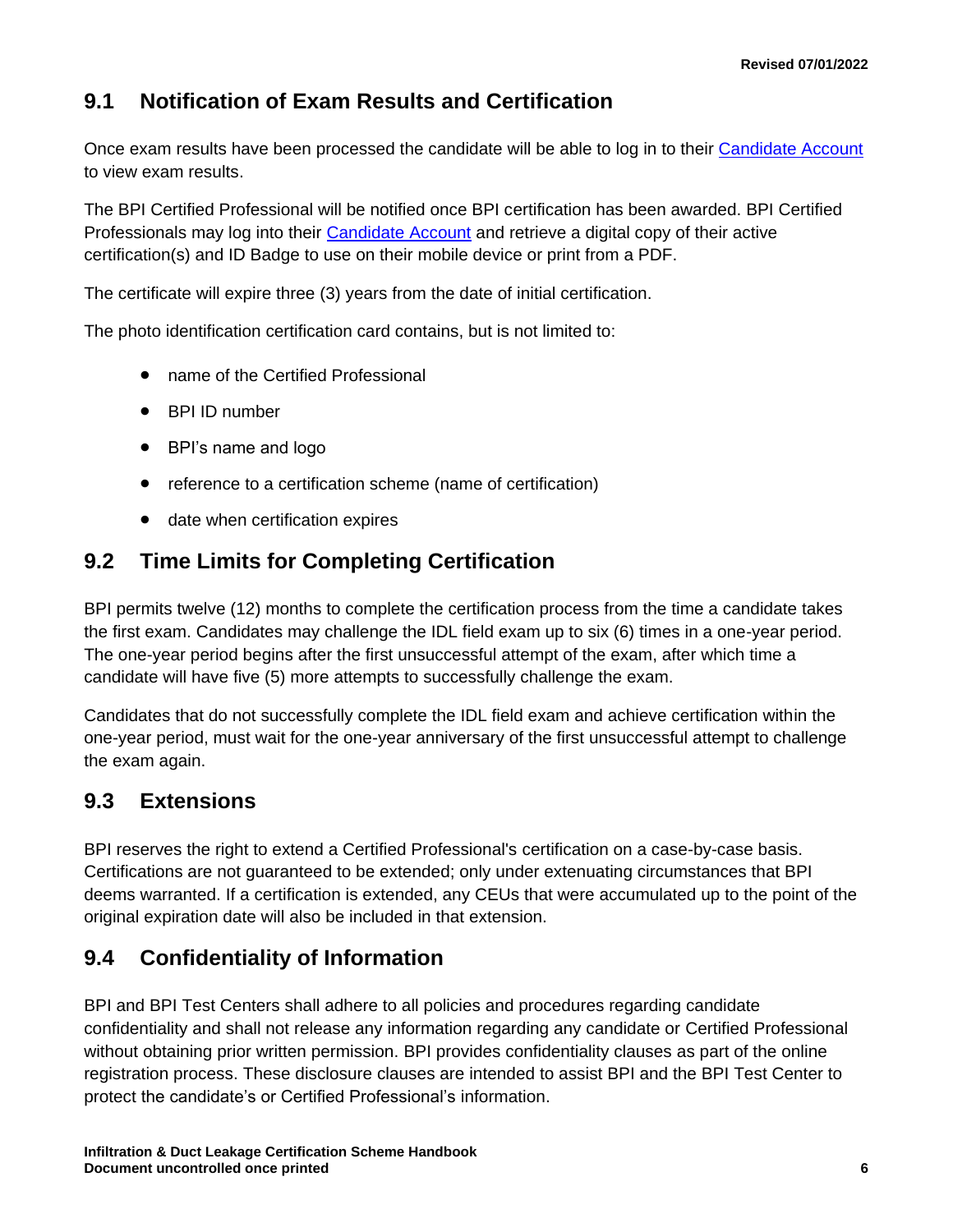## <span id="page-9-0"></span>**10. Certification Renewal**

BPI Certified Professionals who hold the Infiltration & Duct Leakage certification will be required to renew their certification every three (3) years.

The certification renewal requirements for BPI certified IDL Professionals must be completed prior to the current certification expiration date. Certified Professionals will be allowed to start the certification renewal process six (6) months prior to expiration, and if successful, will have the next renewal date as three (3) years from the current certification expiration date. If certification renewal is completed more than six (6) months in advance, the expiration date will change to the date of the last successful exam.

To be eligible for certification renewal, BPI certified IDL Professionals:

- must successfully challenge the IDL field exam prior to the expiration date, OR
- complete and submit the application for certification renewal with applicable fees

BPI's certification renewal policy recognizes the work experience of BPI Certified Professionals. This policy eliminates field exam requirements in certain circumstances according to verified work experience. This policy will benefit those Certified Professionals who maintain continuous certification and remain active in home performance roles. Please refer to the *BPI Certification Renewal Policy* found in the [Recertification section](http://www.bpi.org/certified-professionals/infiltration-duct-leakage#anchor-two) for IDL on the BPI [website](http://www.bpi.org/certified-professionals/infiltration-duct-leakage#anchor-two) for further details.

As part of the certification renewal process, BPI will review the Certified Professional's file for any open complaints. Should there be any open complaints at the time of expiration, BPI will not award certification renewal. The certification of the individual will be withdrawn or revoked due to the Certified Professional's negligent refusal to follow the certification scheme requirements.

**\*Any attempt at certification renewal that is unsuccessful will end the current certification. (e.g. if an attempt at the IDL field exam for recertification is unsuccessful, that will end the current IDL certification immediately.)**

#### <span id="page-9-1"></span>**11. Surveillance**

Surveillance of the Certified Professional is established to ensure compliance to the policies and procedures for which the certification was granted. The certification of the individual may be withdrawn or revoked due to the Certified Professional's negligent refusal to follow the certification scheme requirements or failure to take appropriate corrective action as required by BPI.

#### <span id="page-9-2"></span>**12. File Review**

The Certification Department will conduct a file review of Certified Professionals that have complaints filed against them. The review of the Certified Professional's file activities includes confirmation that any complaints against the Certified Professional have been resolved.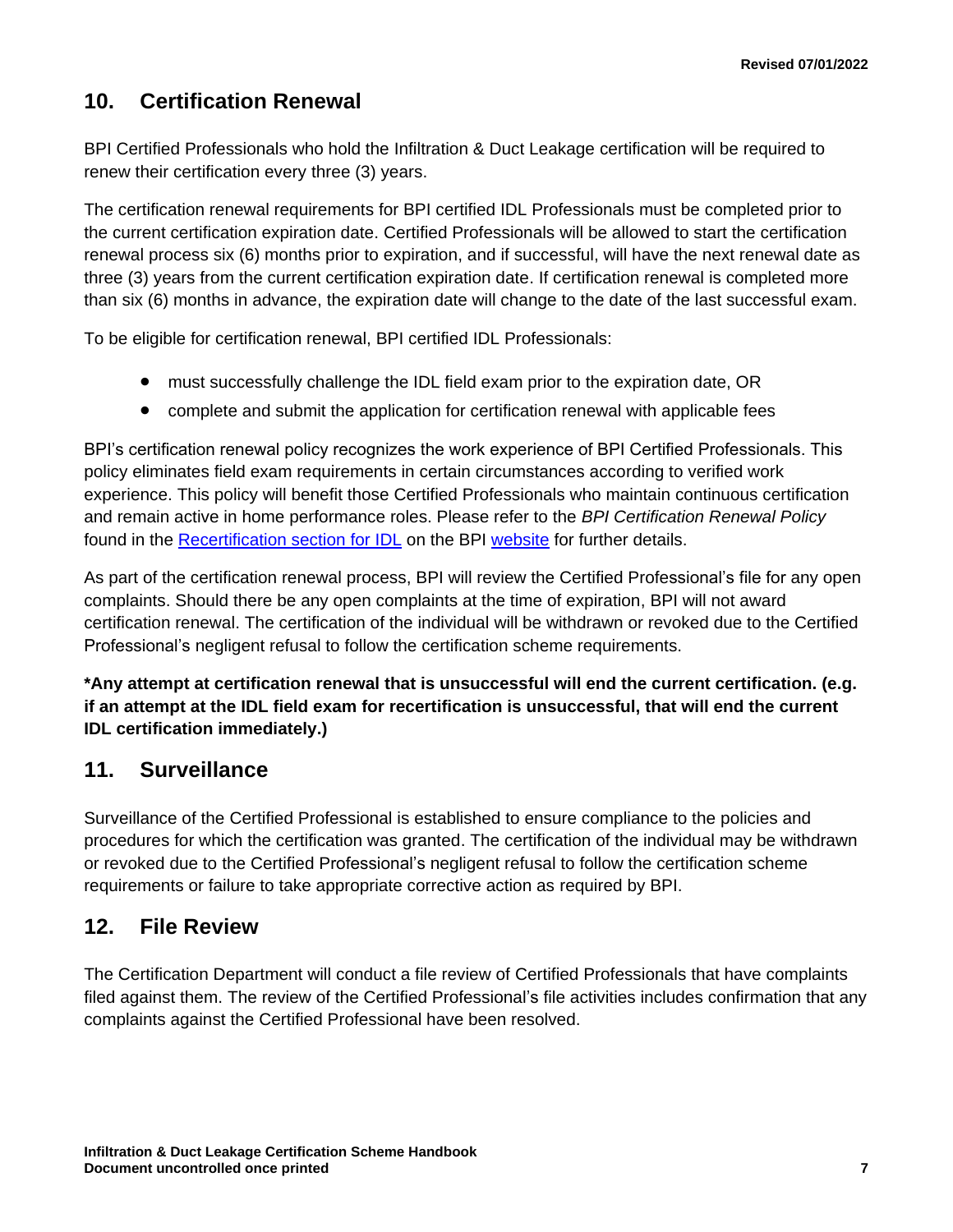## <span id="page-10-0"></span>**13. Corrective / Preventative Action**

The corrective / preventative action shall include one of the following and is determined on a case by case basis at the discretion of BPI:

**Level One:** A corrective action will be given when the infraction is considered minor in nature. A written warning shall be sent to the Certified Professional about the nature of the infraction along with the required corrective action. The written warning will become part of the Certified Professional's record.

**Level Two:** A corrective action will be given when the infraction is considered major in nature and requires proof. A written warning is sent to the Certified Professional about the infraction. The Certified Professional is required to submit proof, in writing, that the infraction has been corrected. The written warning and response will become part of the Certified Professional's record.

#### <span id="page-10-1"></span>**14. Withdrawal of Certification**

Should the BPI certified IDL Professional not maintain certification by not being able to fulfill the obligation of the certification due to illness, disability, change of profession, etc., the certification will be withdrawn at the request of the Certified Professional. BPI must be notified immediately if a Certified Professional may not be able to, or is no longer able to, fulfill the requirements of the certification.

BPI reserves the right, on a case by case basis, to withdraw a person's BPI Certification(s) at its discretion. Reasons for withdrawal of a BPI Certification include, but are not limited to:

- Failure to meet certification renewal criteria as outlined in Section 10
- Failure to take steps to submit the requested information of a corrective action as outlined in Section 13
- Failure to follow the BPI IDL Professional Code of Ethics and/or Code of Conduct
- Failure to follow BPI Standards that align with the certification's JTA's, when applicable

In the event the BPI IDL certification is withdrawn; the BPI Manager of Client Relations will review the Certified Professional's record and send confirmation of the withdrawal within thirty (30) days and provide a written statement in regard to steps that must be taken if the candidate requests the certification be reinstated.

Use of the BPI logo or brand and representation of being BPI certified must cease immediately if a certification is withdrawn, revoked, or expired.

## <span id="page-10-2"></span>**15. Appeal Procedure**

Individuals who wish to file an appeal of a decision on certification, against the results of an IDL exam, or regarding the suspension of the IDL certification, must do so in writing.

**Please Note:** If a candidate chooses to challenge the exam that they are appealing, prior to the notification of a final decision on their appeal, the results of the appeal will be null and void, regardless of the outcome. The original score of the appealed exam will stand.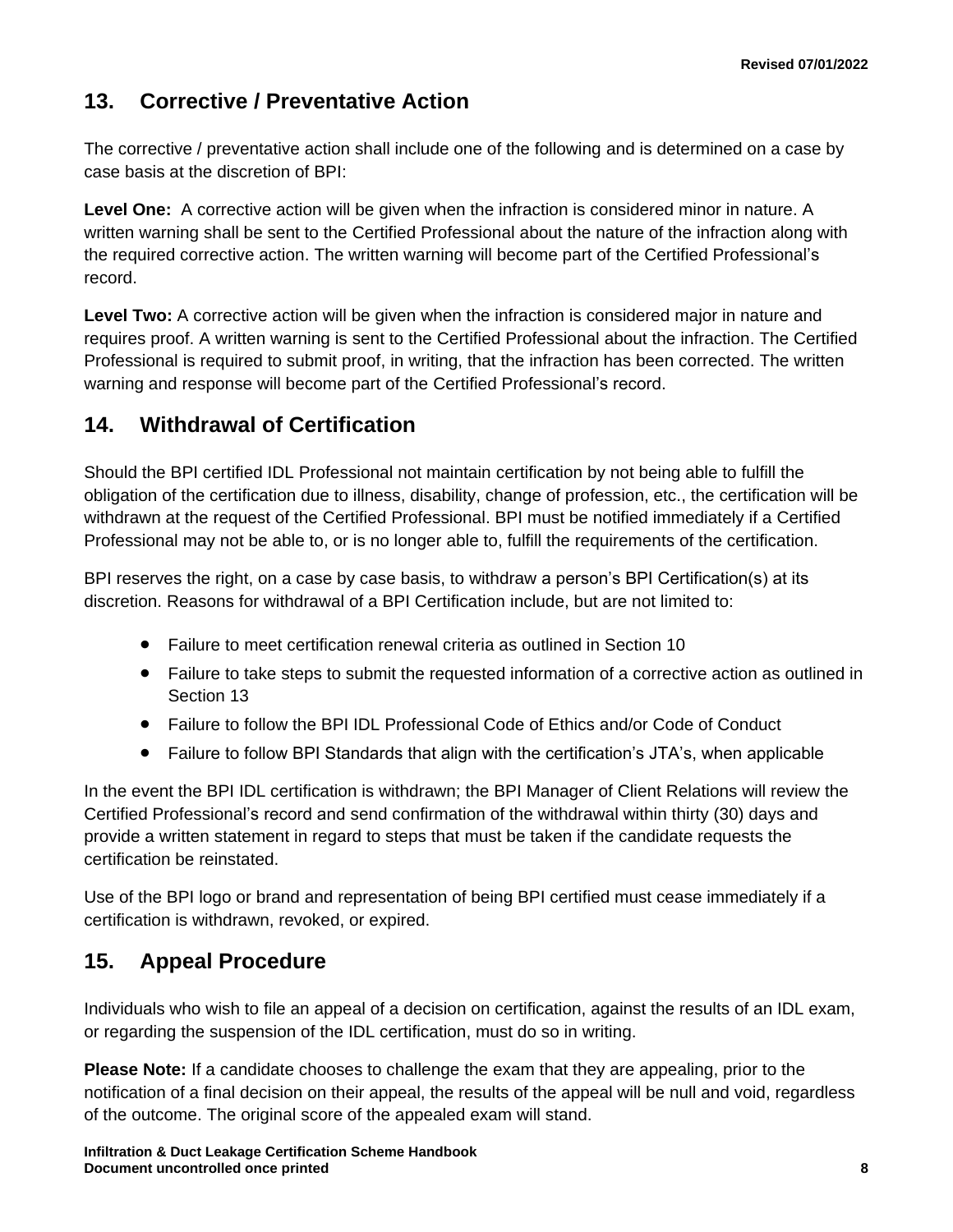#### **Appeal Process for Exam Review**

To contest the results of an IDL exam, the candidate must follow the procedures, below:

- 1. A request for review must be made within thirty (30) days from the date of the exam. The request for review may be made in the following manner:
	- a. Submit the Exam Grade Appeal Form via the [BPI website:](http://www.bpi.org/about-us/contact-us) Go to [www.bpi.org](http://www.bpi.org/) and hover over **About Us** at the top of the page, select **Contact Us**. Enter your information and choose **Exam Grade Appeal** from the **Category** dropdown box.
	- b. Send a letter via registered mail to:

Building Performance Institute, Inc. Attn: Appeals 63 Putnam Street, Suite 202 Saratoga Springs, NY 12866

- c. Send an email to [Appeals@bpi.org](mailto:Appeals@bpi.org)
- 2. The request for review must specifically state the reasons why the candidate believes the initial decision should be modified or overturned and provide information on the issue; or include a specific reference where required procedures were not followed.
- 3. The review will be carried out by the Quality Assurance (QA) Department. Review results will be forwarded to the Director, who will provide the decision to the candidate, via email, within thirty (30) days of receiving the request for appeal.

#### **Appeal Process for Suspension of Certification**

For a review of suspension or withdrawal of certification, the Certified Professional must follow the procedures, below:

A request for review must be made within thirty (30) days from the date of the suspension or withdrawal of certification. The request for review may be made in the following manner:

- a. Submit the Complaint Form via the [BPI website:](http://www.bpi.org/about-us/contact-us) Go to [www.bpi.org](http://www.bpi.org/) and hover over **About Us** at the top of the page, select **Contact Us**. Enter your information and choose **Complaint Form** from the **Category** dropdown box.
- b. Send a letter via registered mail to:

Building Performance Institute, Inc. Attn: Appeals 63 Putnam Street, Suite 202 Saratoga Springs, NY 12866

c. Send an email to **Appeals@bpi.org**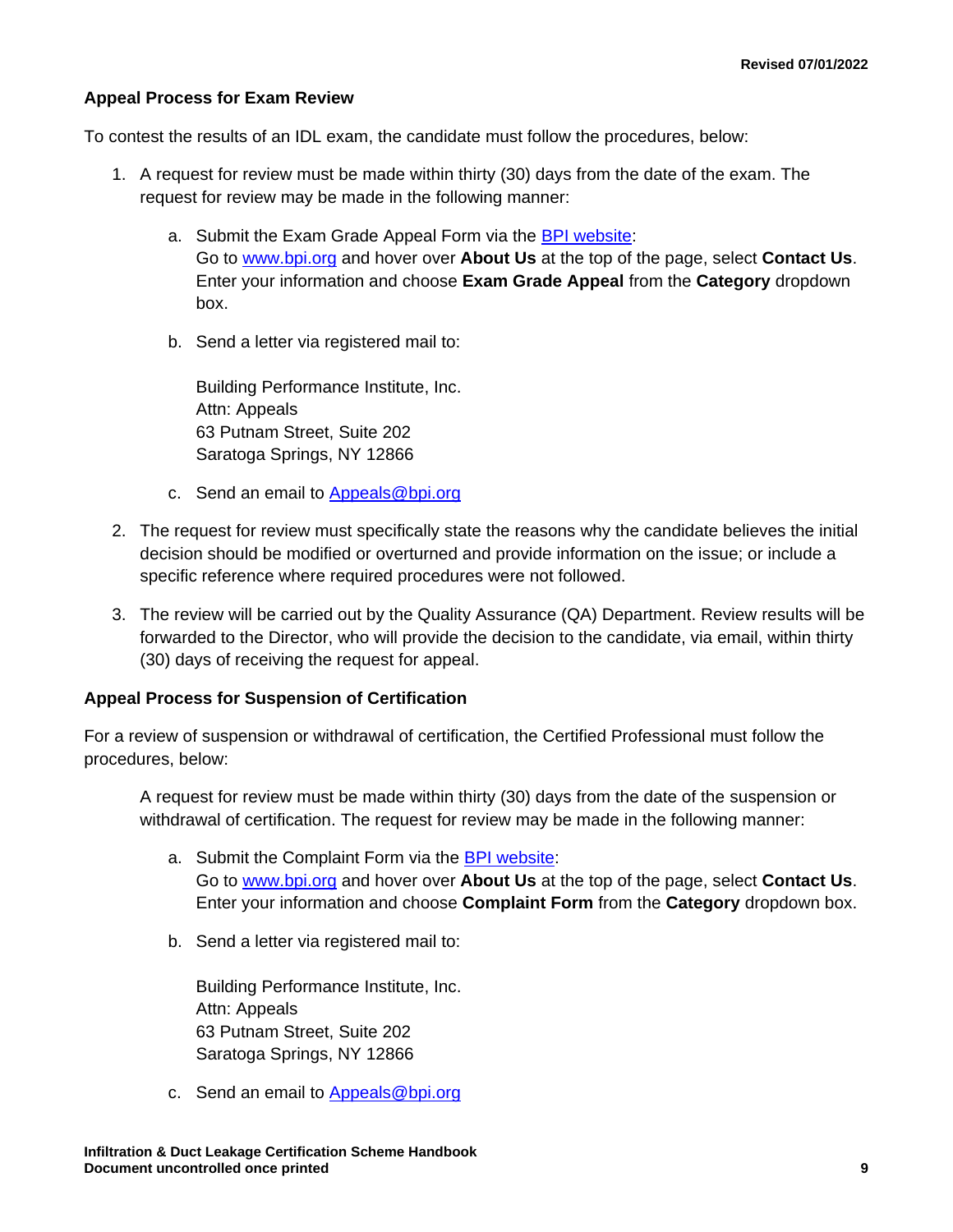- 4. The request for review must specifically state the reasons why the Certified Professional believes the initial decision should be modified or overturned and provide new information on the issue; or include a specific reference where required procedures were not followed.
- 5. The review will be carried out by the Quality Assurance (QA) Department. Review results will be forwarded to the Director, who will provide the decision to the candidate, via email, within thirty (30) days of receiving the request for appeal.

#### <span id="page-12-0"></span>**16. Complaints**

BPI recognizes that there are two main types of complaints that may be brought to its attention:

- Complaints regarding BPI and/or its related vendor organizations (administrative, testing, Test Center, proctor, etc.)
- Complaints regarding BPI Certified Professionals or organizations with BPI Certified Professionals on staff

#### **Complaints Process**

To file a complaint, the individual must follow the procedures, below:

- 1. A complaint must be made within thirty (30) days from the date that the situation occurred. The request for review may be made in the following manner:
	- a. Submit the Complaint Form via the [BPI website:](http://www.bpi.org/about-us/contact-us) Go to [www.bpi.org](http://www.bpi.org/) and hover over **About Us** at the top of the page, select **Contact Us**. Enter your information and choose **Complaint Form** from the **Category** dropdown box.
	- b. Send a letter via registered mail to:

Building Performance Institute, Inc. Attn: Complaints 63 Putnam Street, Suite 202 Saratoga Springs, NY 12866

- c. Send an email to [Complaints@bpi.org](mailto:Complaints@bpi.org)
- 2. The request for review must provide specific details for the complaint and any type of documented information that pertains to the situation.
- 3. The review will be carried out on a case by case basis by the Quality Assurance (QA) Department. Review results will be forwarded to the Director, who will provide the decision to the complainant, via email, within thirty to forty  $(30 - 40)$  days of receiving the complaint.

#### <span id="page-12-1"></span>**17. Comments**

Submit any comments regarding the certification exams or processes to [Certification@bpi.org.](mailto:Certification@bpi.org)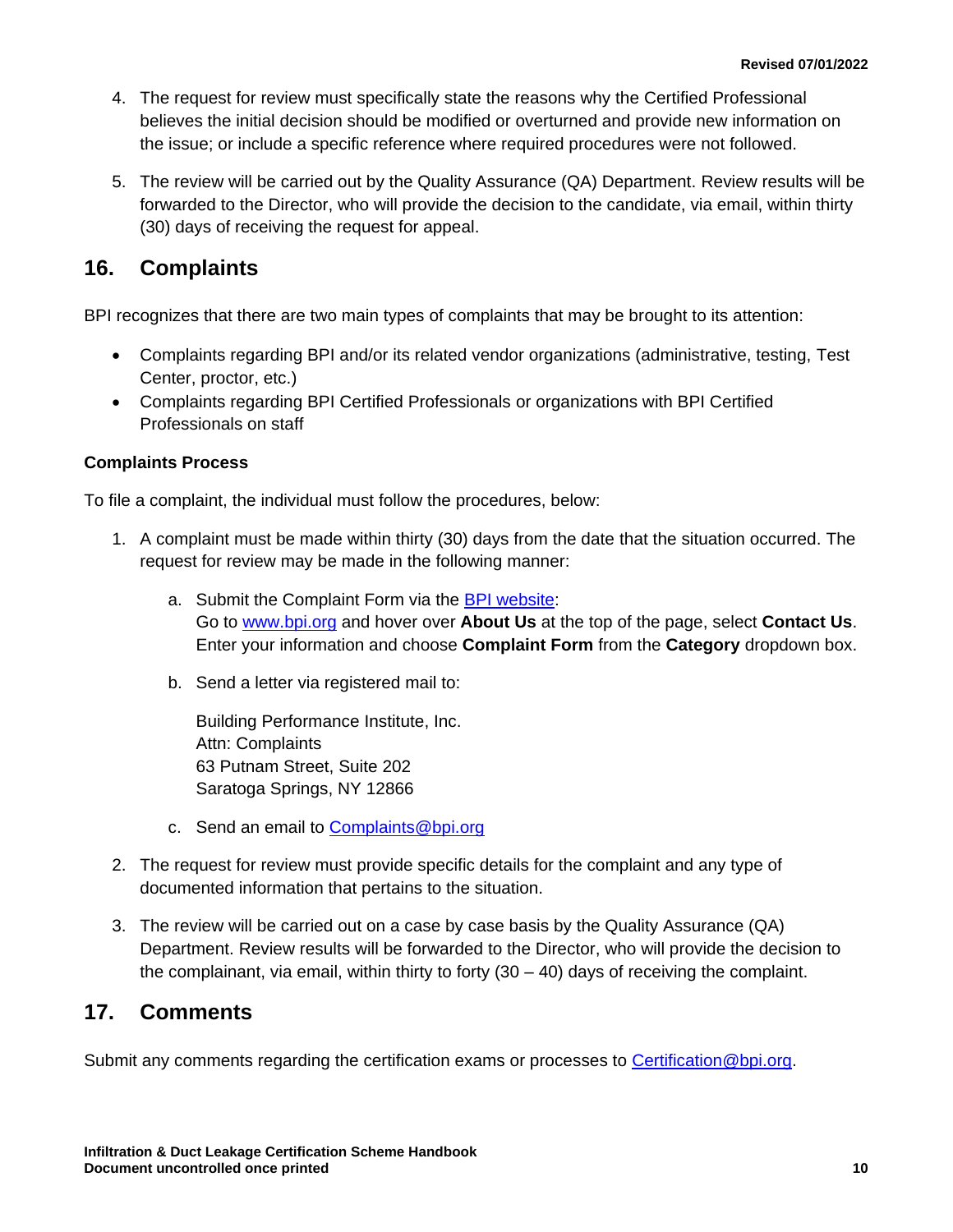# <span id="page-13-0"></span>**Appendix A – Code of Conduct**

By obtaining the Infiltration & Duct Leakage Certification, you are agreeing to the terms and conditions of BPI's Code of Conduct.

#### **Code of Conduct**

Certification may be denied, suspended, or revoked, if an individual is not in compliance with this Code of Conduct. Grounds for disciplinary action include (but are not limited to):

- 1. An irregular event in connection with an exam, including (but not limited to) copying exam materials, causing a disruption in the testing area, and failure to abide by reasonable test administration rules;
- 2. Taking the exam for any purpose other than that of becoming certified in the technical area referenced in the title of the exam;
- 3. Disclosing, publishing, reproducing, summarizing, paraphrasing, or transmitting any portion of the exam in any form or by any means, verbal, written, electronic or mechanical, without the prior expressed written permission;
- 4. Providing fraudulent or misleading information;
- 5. Failure to pay fees when due;
- 6. Unauthorized possession or misuse of certifications;
- 7. Misrepresentation of certification status;
- 8. Failure to provide requested information in a timely manner;
- 9. Impairment of professional performance because of habitual use of alcohol, drugs, or other substance, or any physical or mental condition;
- 10. Gross or repeated negligence or malpractice in professional work;
- 11. Failure to maintain a current professional credential as required by the jurisdiction in which the individual practices (this may include a license, certificate, or registration);
- 12. The conviction of, plea of guilty to, or plea to a felony or misdemeanor related to public safety or the building industry;
- 13. Disciplinary action by a licensing board related to a building industry; and
- 14. Other failure to maintain continuous compliance with the certification standards, policies, and procedures related to your certification.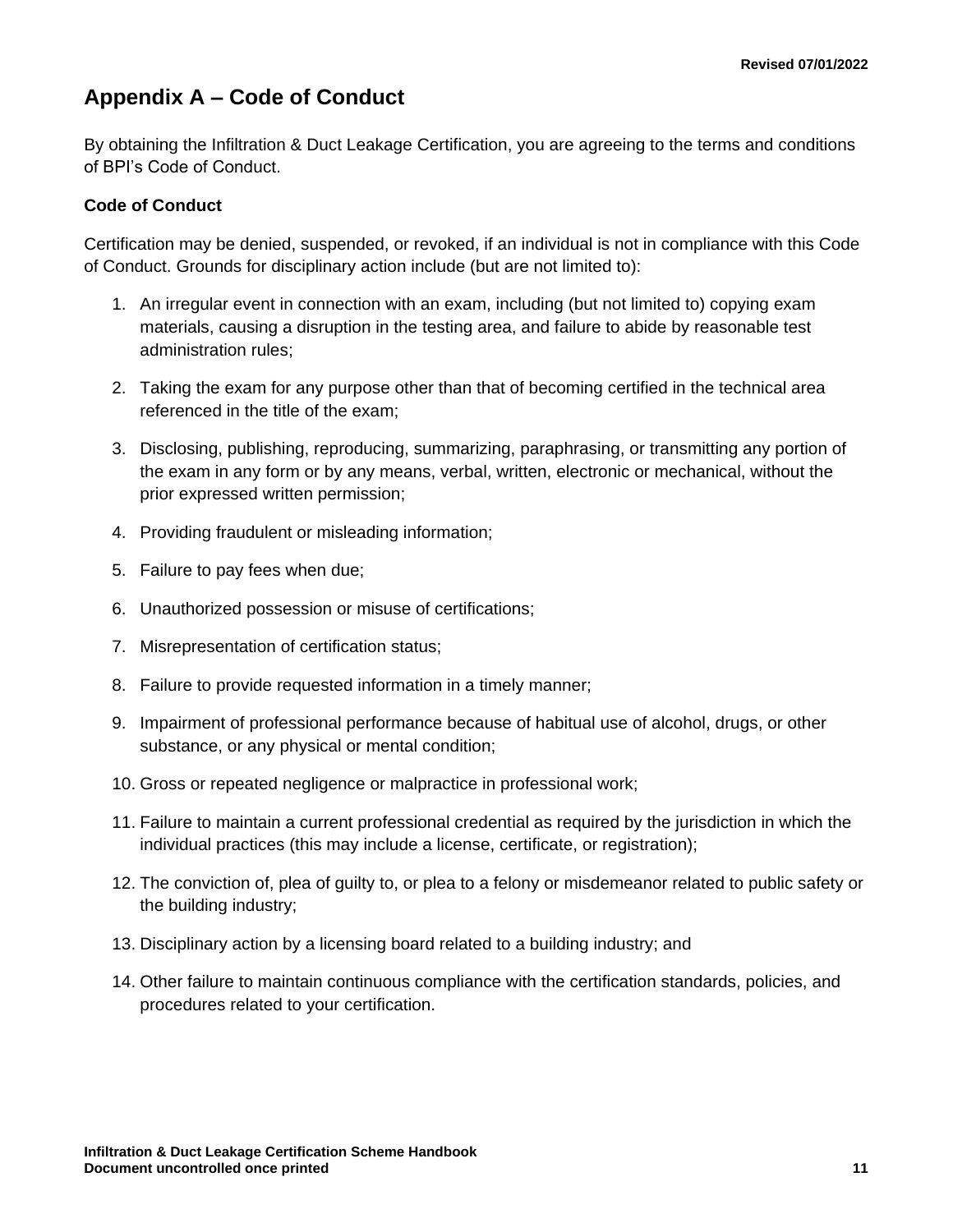#### **Disciplinary Actions**

The following disciplinary actions may be taken as a result of non-compliance with this Code of Conduct:

- Denial or suspension of eligibility;
- Denial of certification;
- Revocation of certification;
- Non-renewal of certification;
- Suspension of certification;
- Reprimand; or
- Other corrective action.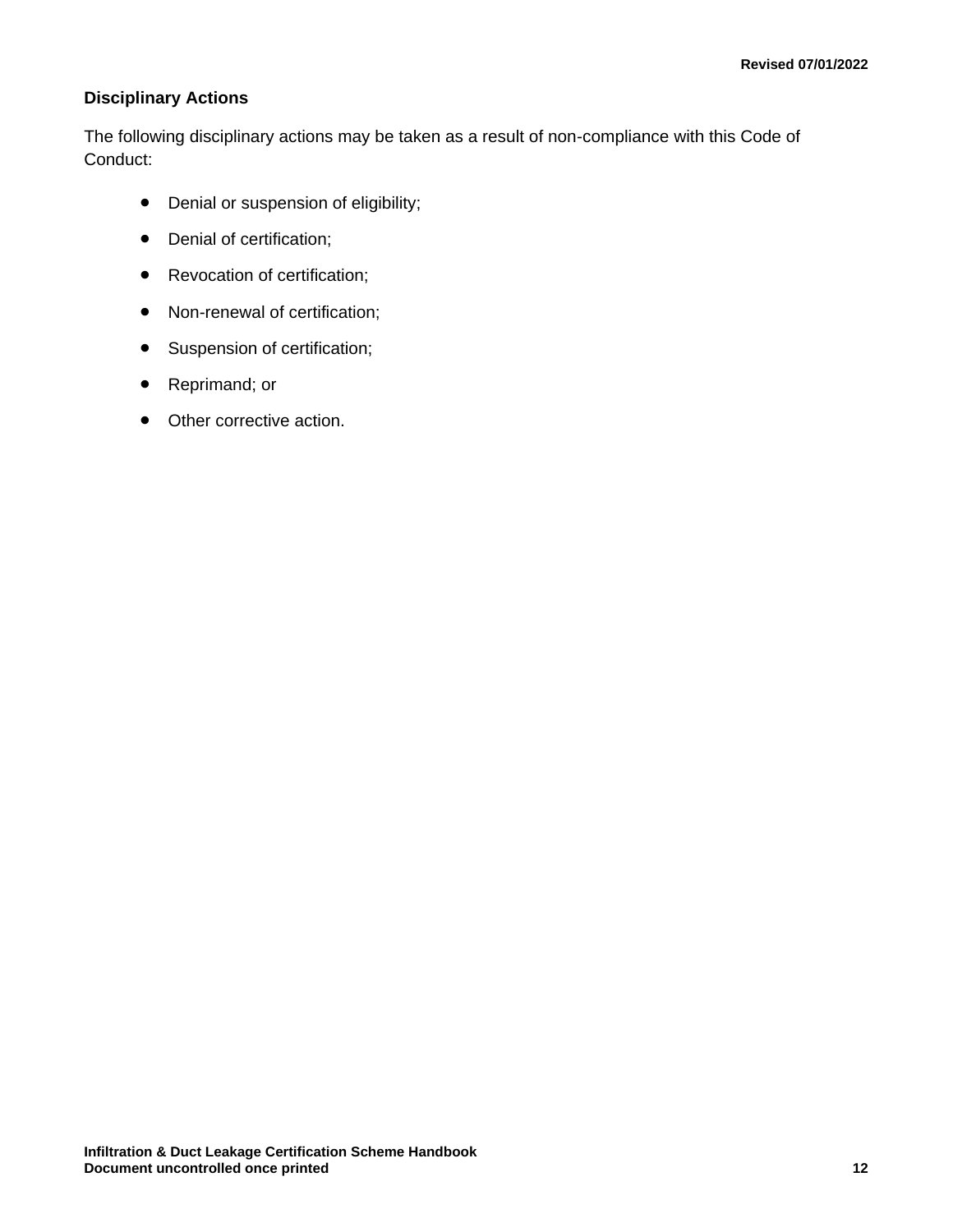## <span id="page-15-0"></span>**Appendix B – BPI Certification Agreement**

#### **BPI Certification Agreement**

IDL applicants will be required to accept BPI's Candidate Certification Agreement before beginning your exam. Make sure to read and be familiar with this agreement before you take your exam

BY SIGNING YOU ARE AGREEING TO THE TERMS AND CONDITIONS OF THIS CANDIDATE CERTIFICATION AGREEMENT. CANDIDATE OR CERTIFIED INDIVIDUAL MAY TAKE THE EXAM ONLY IF CANDIDATE OR CERTIFIED INDIVIDUAL AGREES TO THE TERMS AND CONDITIONS OF THIS AGREEMENT. IF CANDIDATE OR CERTIFIED INDIVIDUAL DOES NOT AGREE TO THE TERMS AND CONDITIONS, CANDIDATE OR CERTIFIED INDIVIDUAL SHALL SELECT "NO, I DO NOT AGREE" BELOW AND WILL NOT BE ALLOWED TO TAKE THE EXAM.

BPI and Candidate or certified individual hereby agree that the terms and conditions of the Agreement shall govern Candidate or certified individual's participation in BPI's Certification Exam and BPI's Certification.

#### 1. CERTIFICATION

- a. The Candidate or certified individual must:
	- meet the prerequisites
	- pay the applicable exam fees;
	- accept the terms and conditions of this Agreement before completing the Exam;
	- pass the exam(s)
	- keep contact information up to date
- b. Modification to Certification Requirements. BPI's Director level staff may expand or reduce the title or scope of the desired certification or withdraw the certification.
- c. Termination. Candidate or certified individual may terminate this Agreement at any time upon written notice to BPI. The Certification or certified individual is valid for a period of three (3) years after the date of passing the last qualifying exam. If the candidate or certified individual chooses to terminate this agreement prior to the expiration date of their certification, the certification, including all related material, must be surrendered and will be void. Upon termination of this Agreement and after the expiration of the Certification, all rights related to the Candidate's Certification, including all rights to use the Certification and the Logo, will immediately terminate.
- 2. COMPLIANCE WITH TESTING REGULATIONS

Candidate or certified individual agrees to comply with all testing regulations required by BPI and/or its Test Centers and testing centers.

- d. No Cheating. Candidate or certified individual agrees that all answers submitted in completing the Exam and are entirely their own. Candidate or certified individual will neither: (i) provide nor accept improper assistance; nor (ii) use unauthorized materials in attempting to satisfy Certification Requirements.
- e. No Misconduct. Candidate or certified individual agrees not to (i) falsify his or her identity or impersonate another individual; (ii) forge the Certification, Exam score reports, identification cards or any other Exam records; (iii) engage in fraudulent conduct or misrepresent him or herself as Certified when he or she has not successfully met the applicable Certification Requirements; (iv) misuse or disclose username and/or password or any other Certification identities; and/or (v) engage in any other misconduct that could be considered by BPI, in its sole discretion, as compromising the integrity, security or confidentiality of the Exam or the Certification.
- f. No Disclosure. Candidate or certified individual understands and agrees that the Exam is BPI's confidential and proprietary information. Candidate or certified individual agrees to maintain the confidentiality of the Exam and not disclose, whether verbally, in writing or in any media, the contents of the Exam or any part of the Certification. Further, Candidate or certified individual agrees not to request any other individual to disclose the Exam or any part thereof to the Candidate or certified individual.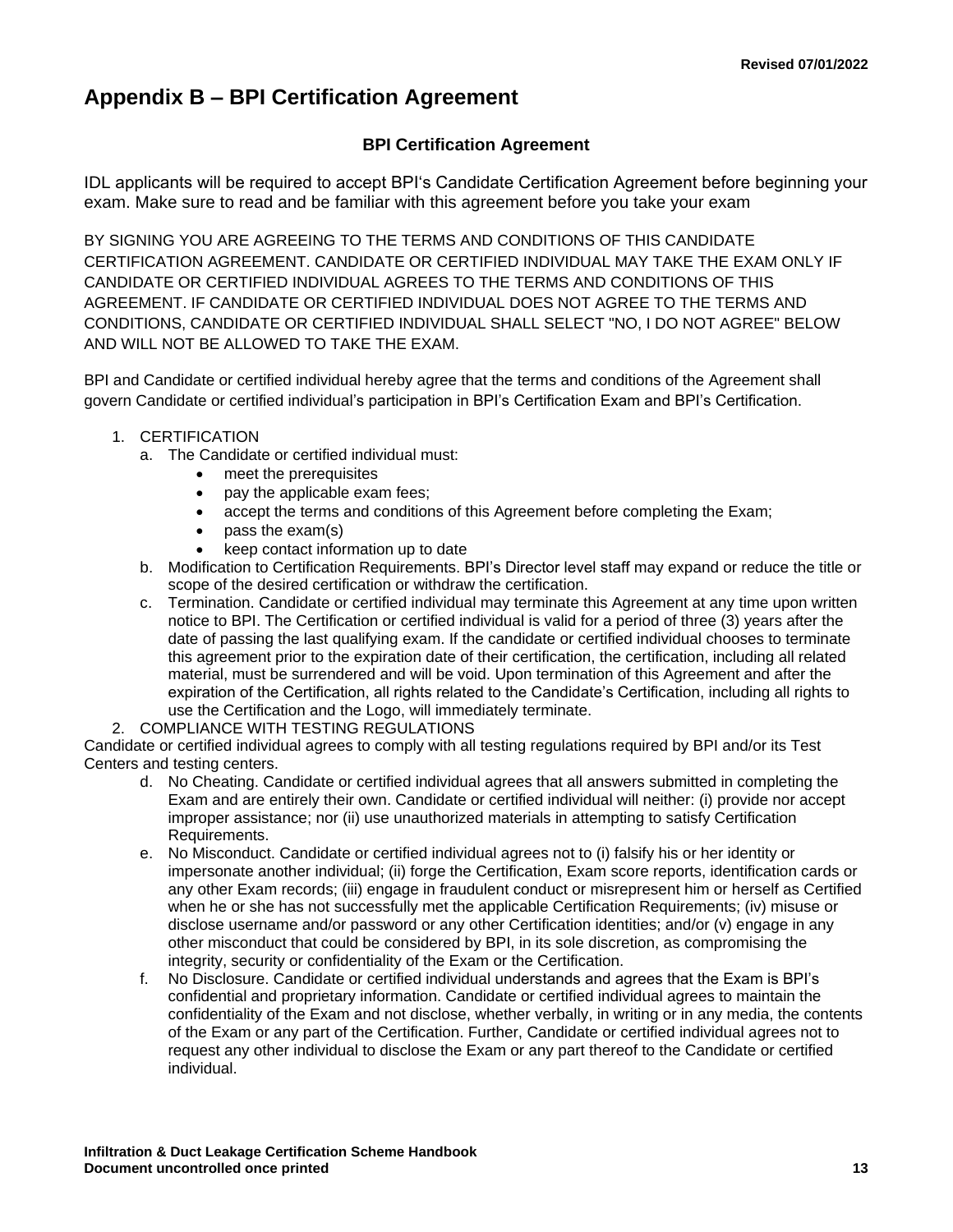- g. No Misuse of the Exam. Candidate or certified individual agrees not to copy, publish, offer to sell, sell, publicly perform or display, distribute in any way or otherwise transfer, modify, make derivative works thereof, reverse engineer, decompile, disassemble or translate the Exam or part thereof.
- 3. BPI ACTION FOR NON-COMPLIANCE
	- h. Candidate or certified individual understands and agrees that, if for any reason and at its sole discretion, BPI believes the Candidate or certified individual violated the terms of this agreement or the criteria against which the competence of a person is evaluated in accordance with the scheme of the certification. BPI has the right to deny Candidate or certified individual any further participation in the Exam, cancel a passed Exam result, remove the Candidate or certified individual's certified status and any other rights previously conferred on the Candidate by BPI, and to permanently bar Candidate or certified individual from any further participation in BPI's Certification.
- 4. WITHDRAWAL OF CERTIFICATION
	- i. Should the certified individual not maintain or not continue to prove their competence for this certification to the satisfaction of BPI, the certification will be withdrawn. In the event the certification is withdrawn, the BPI certification operations manager will review the certified individual's record and provide a written statement in regards to steps that will be taken in order for the certification to be reinstated.

Reasons for withdrawal of an individual's certification by BPI include, but are not limited to:

- Failure of the multiple choice test instrument.
- Failure of field evaluation.
- Verification of a complaint by building owner or the owner's representative for failure to meet installation requirements and then not correcting the deficiency.
- Failure to take steps to correct improper practices.
- j. If the certified individual may not be able or is no longer able to fulfill the requirements of the certification the certified individual must notify BPI immediately and surrender all certification documents, such as BPI ID Card and BPI Certificate to BPI, and cease using any logo or marketing materials.
- 5. REPRESENTATIONS AND WARRANTIES
	- k. By the Candidate or certified individual. Candidate or certified individual represents and warrants that: (i) Candidate or certified individual will refrain from any conduct that may harm the goodwill and reputation of BPI or its products and (ii) Candidate or certified individual shall not make any representation, warranty or promise on behalf of or binding upon BPI and (iii) Candidate or certified individual shall not make claims regarding certification outside of the intended scope of the appropriate certification.
	- l. Candidate or certified individual agrees to not use the certificate in a manner that is misleading or unwarranted.
- 6. INDEMNIFICATION
	- m. Candidate or certified individual agrees to indemnify, defend and hold BPI harmless against any losses, liabilities, damages, claims and expenses (including attorneys' fees and court costs) arising out of any claims or suits, whatever their nature and however arising, in whole or in part, which may be brought or made against BPI, or its Test Centers, officers, employees or assigns, in connection with: (i) any personal injury, property damage or other claims which are caused, directly or indirectly by any negligent act, omission, illegal or willful misconduct by the Candidate or certified individual, (ii) Candidate or certified individual's use or misuse of the Certification and/or the Logo; (iv) Candidate or certified individual's use or misuse of BPI' confidential information; and/or (v) Candidate or certified individual's breach of any obligations or warranties under this Agreement.
- 7. LIMITATION OF LIABILITY
	- n. Damages. BPI shall not be liable for any indirect, incidental, special, punitive, or consequential damages or any loss of profits, revenue, or data. BPI's liability for direct damages, whether in contract, tort or otherwise, shall be limited to the fees paid to BPI under this Agreement.
- 8. CONFIDENTIALITY UNDERTAKING
	- o. By signing this Agreement, Candidate or certified individual agrees to all terms and conditions herein
	- p. Candidate agrees (i) to hold Confidential Information in confidence and take all reasonable precautions to protect it, (ii) not to, directly or indirectly, use Confidential Information at any time during the certification procedure, the performance of the Exam and thereafter, and (iii) not to, directly or indirectly, disclose, publish, reproduce or transmit any Confidential Information completely or in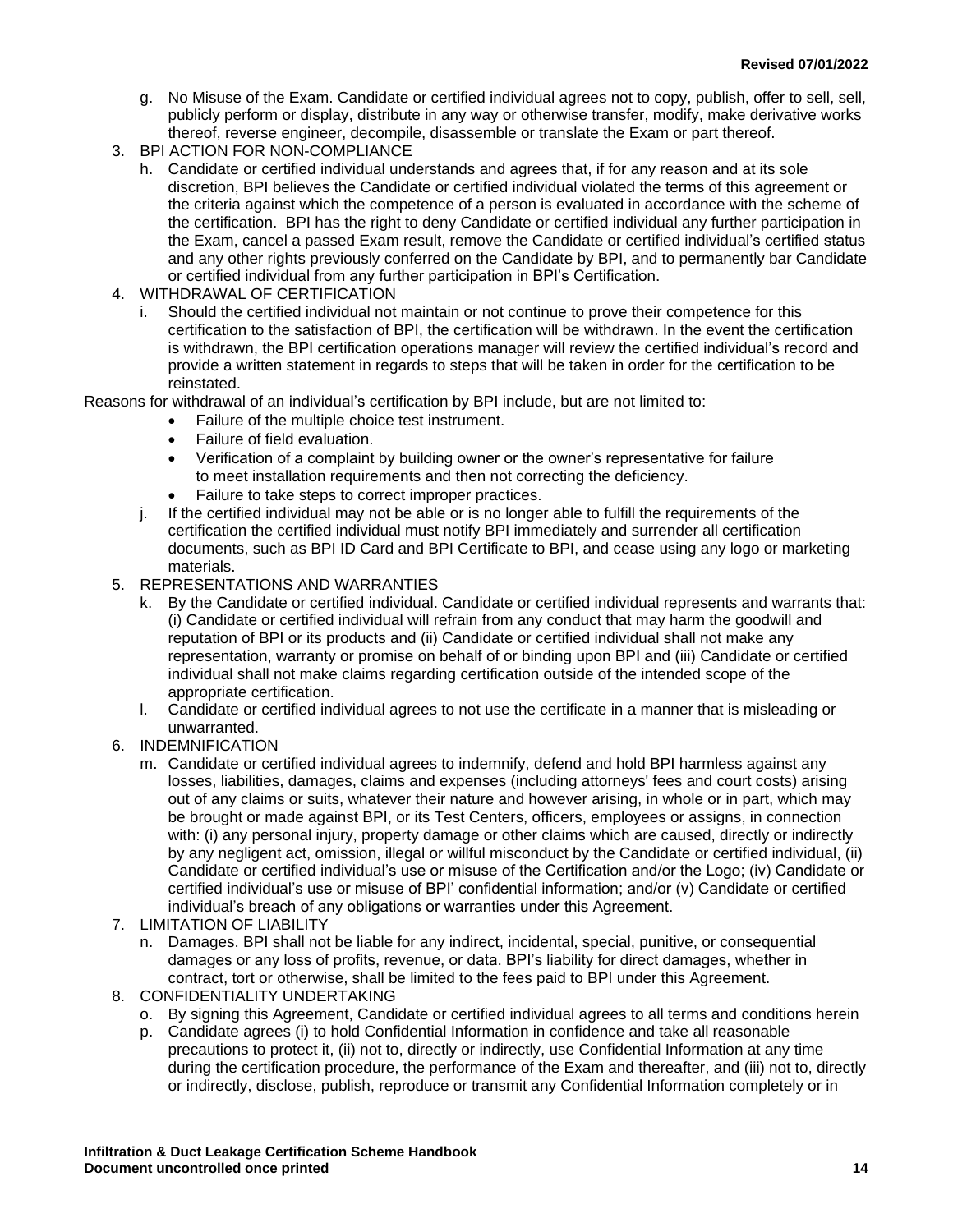part to any third party, in any form, including but not limited to verbal, written, electronic or any other means for any purpose without the prior express written permission of BPI.

q. BPI retains all rights, title and interest in and to all information, content and data contained in the Exam and all copyrights, patent rights, trademark rights and other proprietary rights thereto provided by BPI under the certification procedure and Exam.

Upon any breach by the Candidate or certified individual of the confidentiality undertaking in the Candidate Certification Agreement, BPI may automatically and without notice withdraw Candidate's Certification. Further, BPI is entitled to pursuing any other available remedy for unauthorized disclosure or for breach of the confidentiality undertaking in said Agreement.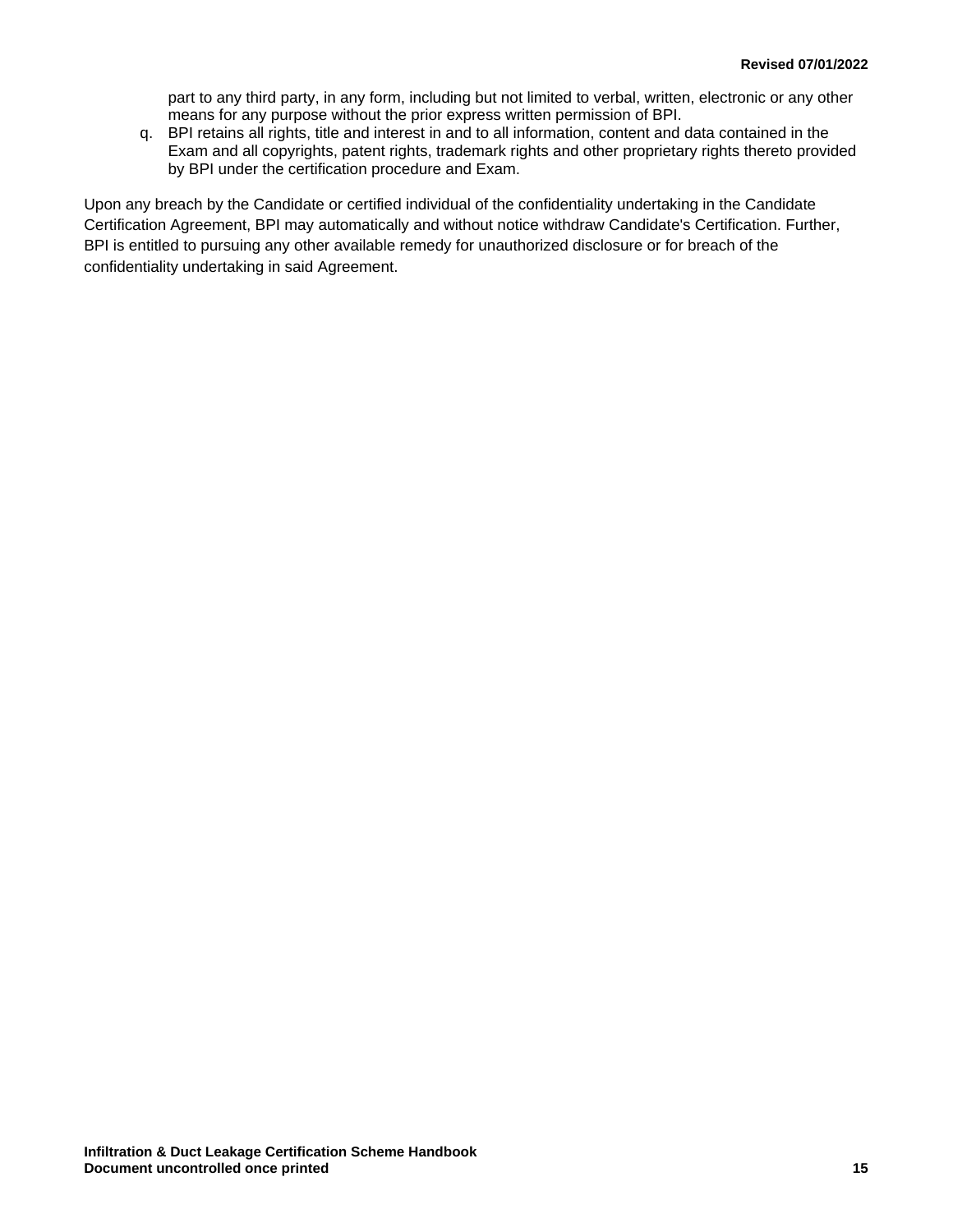# <span id="page-18-0"></span>**Appendix C – Candidates with Special Testing Accommodations**

#### **Candidates with Special Testing Accommodations**

The Americans with Disabilities (ADA) Act provides comprehensive civil rights protection for qualified individuals with disabilities. An individual with a disability is a person who: (1) has a physical impairment or a mental impairment that substantially limits a major life activity, (2) has a record of such impairment, or (3) is regarded as having such an impairment.

The ADA does not specifically name all of the impairments that are covered. If you have a disability, you have the right to inquire and receive information about testing accommodations.

"Testing Accommodation" means an adjustment to or modification of the standard testing conditions that eases the impact of the applicant's disability on the exam process without altering the nature of the exam.

As an applicant claiming a disability that requires testing accommodations, the applicant must properly complete the Special Testing Accommodation form. The burden of proof is on the applicant to establish the existence of a disability protected the Americans with Disabilities Act, as well as to establish the need for testing accommodations. Each application is evaluated on a case by case basis.

Qualified individuals with disabilities are required to request accommodations every time they plan to take the exam. It is in the candidate's best interests to provide recent and appropriate documentation, which clearly defines the extent and impact of the impairment(s) upon current levels of academic and physical functioning.

- Request for accommodations and appropriate supporting documentation, which when completed, should provide evidence of a substantial limitation to physical or academic functioning.
- Clinical evaluations and examinations of the candidate that have resulted in a diagnosis of a physical or mental impairment must have been performed by a licensed/certified or otherwise qualified professional with credentials appropriate to diagnose a candidate's disability consistent with the provisions of the ADA. Details about the professional's area of specialization and professional credentials must be provided.
- Documentation must be submitted on official letterhead from a licensed or qualified professional who examined the candidate and diagnosed a physical or mental impairment. Depending on the disability and written evaluation, documentation may include a letter from a physician or a detailed report.
- Document must be no more than 3 years old.
- Documentation for all disabilities should describe the extent of the disability and recommended accommodations.

A diagnosis of Attention Deficit Disorder (ADD) or Attention Deficit Hyperactivity Disorder (ADHD) must be supported by a current (administered within the past three years) comprehensive evaluation and relevant neuropsychological or psychoeducational assessment batteries. The report must include documented information that the patient meets criteria for long standing history, impairment, and pervasiveness. The report must include specific diagnosis of ADHD based on the DSM-IV diagnostic criteria.

- [Candidate Application for Special Testing Accommodations,](http://www.bpi.org/certified-professionals/testing-accommodations) or go to [www.bpi.org](http://www.bpi.org/)
- [Provider Application for Special Testing Accommodations,](http://www.bpi.org/certified-professionals/testing-accommodations) or go to [www.bpi.org](http://www.bpi.org/)
- Clinical evaluation on official letterhead (letter or detailed report)

Please submit the forms at least thirty (30) days prior to your scheduled exam.

Once the forms have been reviewed the applicant will receive notification from BPI. If approved, you must bring the approval notic0e with you to the BPI test center.

**Infiltration & Duct Leakage Certification Scheme Handbook Document uncontrolled once printed 16**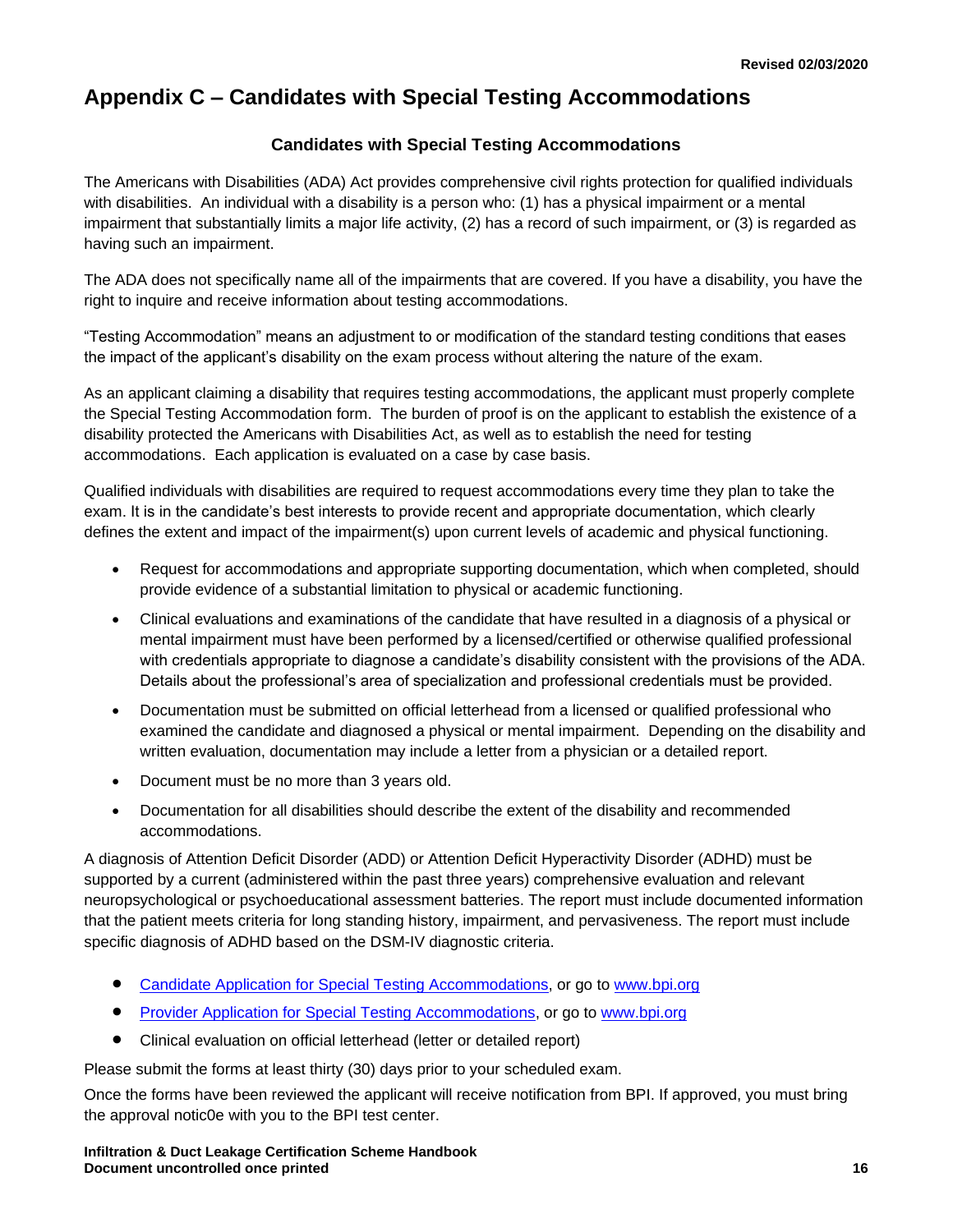## <span id="page-19-0"></span>**Appendix D – Language Barrier Testing Accommodations**

#### **Language Barrier Testing Accommodations**

If you have difficulty in comprehending the language of the exam, you have the right to inquire in advance of testing whether any accommodations may be available to you. BPI shall allow the candidate, at his or her expense, to have an interpreter present at either online or field exam, provided that the interpreter is a bona fide interpreter that is engaged in that profession and that is pre-approved by BPI.

BPI Standard Testing Accommodations for candidates with a language barrier.

#### **Online Exams:**

Exam times will be doubled.

#### **Field Exams:**

Exam times will be doubled.

• [Candidate Application for Language Barrier Testing Accommodations,](http://www.bpi.org/certified-professionals/testing-accommodations) or go to [www.bpi.org](http://www.bpi.org/)

Please submit the form at least thirty (30) days prior to your scheduled exam.

Once the form has been reviewed, the applicant will receive notification from BPI. If approved, you must bring the approval notice with you to the BPI test center.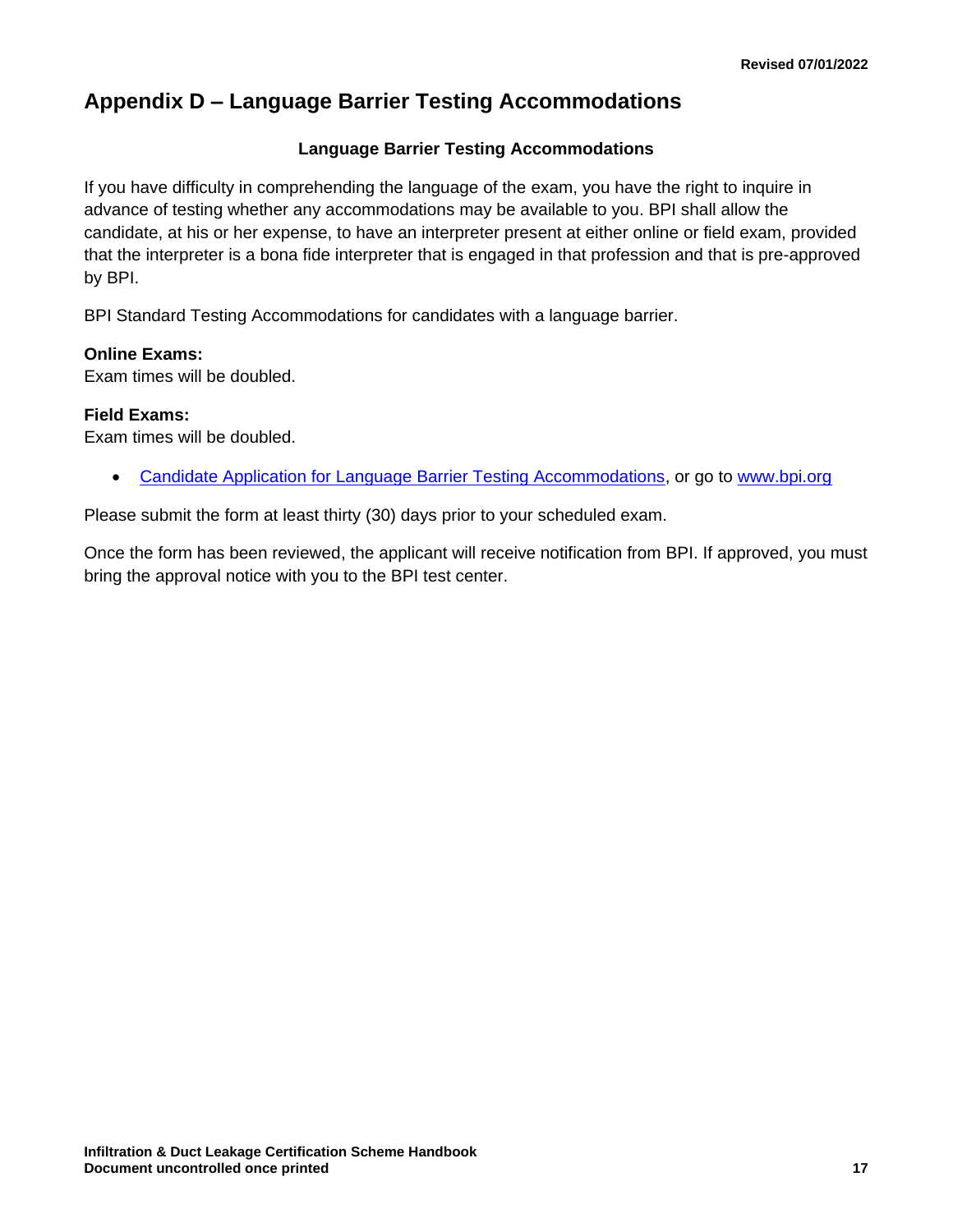# <span id="page-20-0"></span>**Appendix E – BPI Parental or Guardian Consent and Waiver of Liability Form for Candidates Under the Age of 18**



**See Reverse for Waiver and Release of Liability, Assumption of Risk Agreement and Parental Consent and Indemnity Agreement**

By initialing here, I (or parent/guardian if under 18 years of age) understand this is a two-sided document which contains important information on the reverse of this form and requires my signature on the final page \_\_\_\_\_\_\_\_\_\_\_ (Initial here).

**BY SIGNING, YOU ARE AGREEING TO THE TERMS AND CONDITIONS OF THIS WAIVER AND RELEASE OF LIABILITY. CANDIDATE MAY TAKE THE EXAM ONLY IF CANDIDATE AND PARENT/GUARDIAN AGREES TO THE TERMS AND CONDITIONS OF THIS AGREEMENT. IF CANDIDATE AND PARENT/GUARDIAN DO NOT AGREE TO THE TERMS AND CONDITIONS, CANDIDATE SHALL SELECT "NO, I DO NOT AGREE" BELOW AND WILL NOT BE ALLOWED TO TAKE THE EXAM.**

#### **Dear Parent or Guardian**:

exam process.

We appreciate your child's interest in learning building science and preparing for employment in the residential energy efficiency industry. BPI Professionals perform diagnostics, repairs, and install improvements on homes that translate into energy savings, improved comfort, and more durable homes. While every precaution is taken to ensure a safe exam experience for candidates, existing homes do present certain dangers. BPI and the BPI Test Center delivering this exam rely on mature, responsible professional proctors to deliver exams, however there are certain hazards inherent in the exam process. Accordingly, it is our policy to require the execution of this Consent Waiver of Liability Form by a parent or guardian of candidates under the age of 18. Please be aware that the laws of your state may prohibit persons under the age of 21 from obtaining employment in certain construction related fields.

Please acknowledge your consent and agreement to the following by signing below: I am the parent and/or legal guardian of  $\Box$  who is  $\Box$  years old,  *full name of candidate age*

and/or property damage cause or sustained by said minor or third parties while engaging in or as a result of the

and he/she has my permission to participate in the BPI exam process.

On behalf of said minor, I hereby release BPI, the BPI Test Center, their officers, agents, employees, volunteers, owner(s), administrators, directors, officers, trainers, and employees from and against any liability, damages, expenses, or injury including medical expenses and/or property damage cause or sustained by said minor or third parties while engaging in or as a result of the exam process. I further agree to personally indemnify BPI, the BPI Test Center, their officers, agents, employees, volunteers, owner(s), administrators, directors, officers, trainers, and employees from and against any liability, damages, expenses, illness, or injury including medical expenses

#### **Waiver and Release, Assumption of Risk and Parental Consent and Indemnity Agreement**

*In consideration of my being allowed to participate in BPI exam activities, I agree:*

- 1. I understand the nature of BPI exam activities for the certification for which I have applied, and I am aware of my training, experience, and capabilities, and believe I am qualified to participate in such activity.
- 2. I further acknowledge that I am aware the activities will be conducted in facilities that may contain unsafe or potentially hazardous conditions, including but not limited to:
	- Electric and combustion appliances, including ducting, venting, wiring, and other conditions, and components which may be in unsafe condition
	- Mold, lead paint, asbestos, and other hazardous or toxic chemicals
	- Improperly installed or faulty electrical wiring
	- Structures which may be in unsafe condition

**Infiltration & Duct Leakage Certification Scheme Handbook Document uncontrolled once printed 18**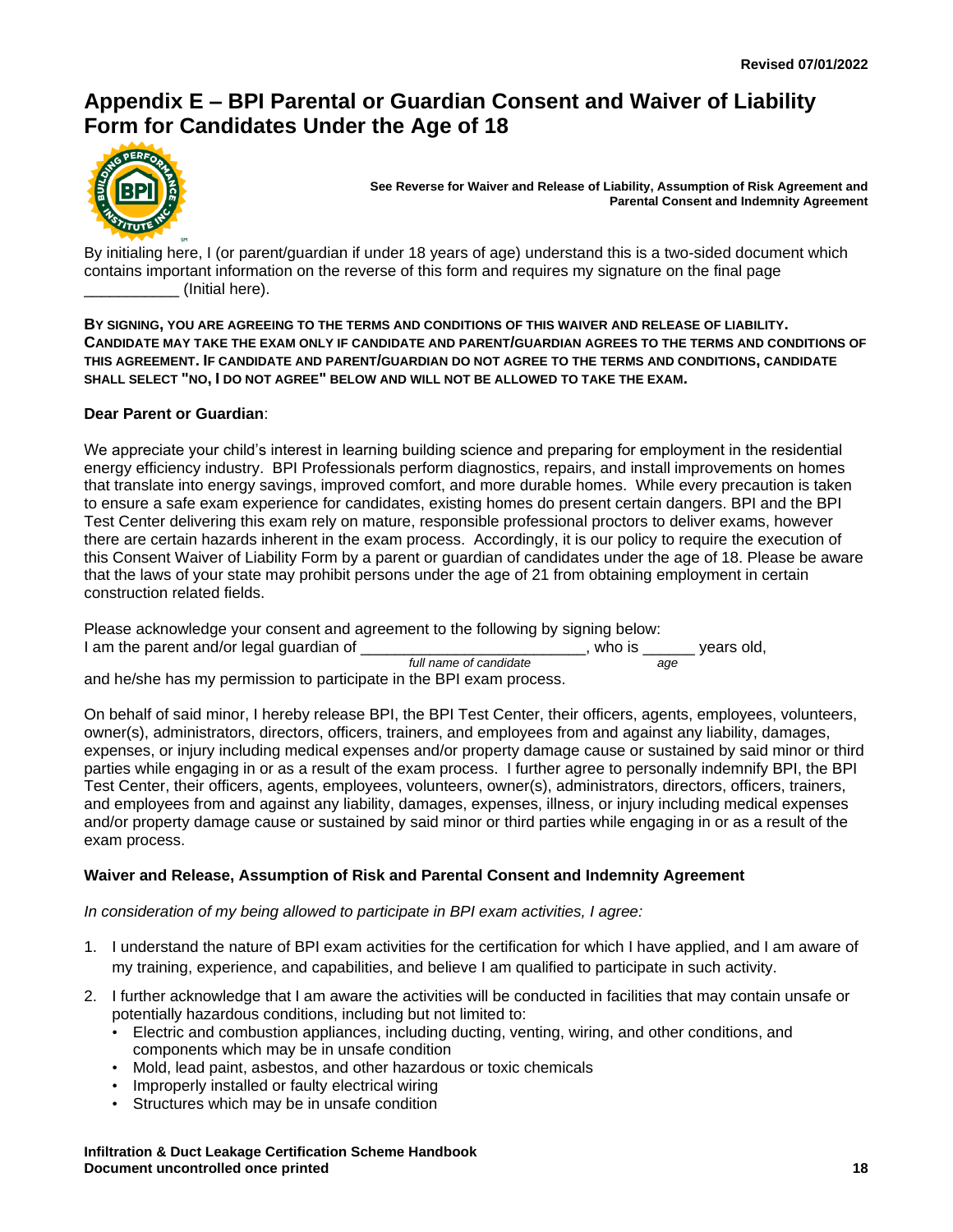- Dangerous combustion gases, including carbon monoxide, and dangerously hot or combustible materials, which may be in unsafe condition
- 3. I understand that I will be required to use electrical or battery-powered equipment and tools.
- 4. I understand I may be required to climb on or walk in, on, or around walls, floors, yards, attics, and cellars of buildings that may be in unsafe condition.
- 5. I further agree and warrant that if I believe conditions to be unsafe, I will immediately discontinue participation in the activity.
- 6. I understand the exam will be videotaped for quality assurance purposes, but may not be reviewed by the candidate, parent, or trainer.
- 7. *I fully understand* that:
	- a. Exam activities involve risks and dangers of *serious bodily injury, including permanent disability, paralysis, and death* ("Risk").
	- b. These risk and dangers may be caused by me or the actions or inactions of others participating in the activity, the condition in which the activity takes place, or the *negligence of the "releasees" named below*.
	- c. There may be other risk and social and economic losses either known to me or not readily foreseeable at this time; and *I fully accept and assume all such risks and all responsibility for losses, cost, and damages* incurred as a result of my participation in these activities.

**I HEREBY RELEASE , DISCHARGE, COVENANT NOT TO SUE, AND AGREE TO INDEMNIFY AND SAVE HOLD HARMLESS BPI, THE**  BPI TEST CENTER, THEIR OFFICERS, AGENTS, EMPLOYEES, VOLUNTEERS, OWNER(S), ADMINISTRATORS, DIRECTORS, **OFFICERS, TRAINERS, AND EMPLOYEES (EACH CONSIDERED ONE OF THE "RELEASEES" HEREIN) FROM ALL LIABILITY, CLAIMS, DEMANDS, LOSSES, OR DAMAGES ON MY ACCOUNT CAUSED OR ALLEGED TO BE CAUSED IN WHOLE OR IN PART BY CANDIDATE, BY THE NEGLIGENCE OF THE "RELEASEES" OR OTHERWISE, INCLUDING NEGLIGENT RESCUE OPERATIONS, AND FURTHER AGREE THAT IF, DESPITE THIS RELEASE, I, OR ANYONE ON MY BEHALF MAKES A CLAIM AGAINST ANY OF THE "RELEASEES" NAMED ABOVE, I WILL INDEMNIFY, SAVE AND HOLD HARMLESS EACH OF THE RELEASEES FROM ANY LITIGATION EXPENSES, ATTORNEY FEES, LOSS OF LIABILITY, DAMAGE OR COST THAT MAY INCUR AS THE RESULT OF ANY SUCH CLAIM.**

#### **Consent and Release of Parent or Guardian**

I am the parent or guardian of the child applying to take the BPI exam for certification. My child is fit for participation in these exam activities, and I consent to my child's participation. *I have read and understand the application and this waiver and release*. In consideration of allowing my child to participate, I consent to it and agree that *its terms shall likewise bind me, my child, my heirs, legal representative, and assignees. I hereby release and shall defend, indemnify and hold harmless the releasees from every claim and any liability* that I or my child may allege against the releasees (including reasonable attorney's fees or cost) as a direct or indirect result of injury to me or my child because of my child's participation in the event, *whether caused by the negligence of the releasees* or others. **I** *promise not to sue releasees* on my behalf or on behalf of my child regarding any claims arising from my child's participation in any BPI exam activities.

 **I agree and accept the terms and conditions of this agreement**

 **I** *do not* **agree (you will not be permitted to take the exams)**

**\*\*\*CAUTION\*\*\***

Read above carefully before signing. This document releases all liability of the releasees, and you may wish to seek legal counsel before signing.

Printed Name of Candidate for BPI Certification Signature of Participant or Parent/Guardian

Date **Date Date Date Date Date Date Date Date Date**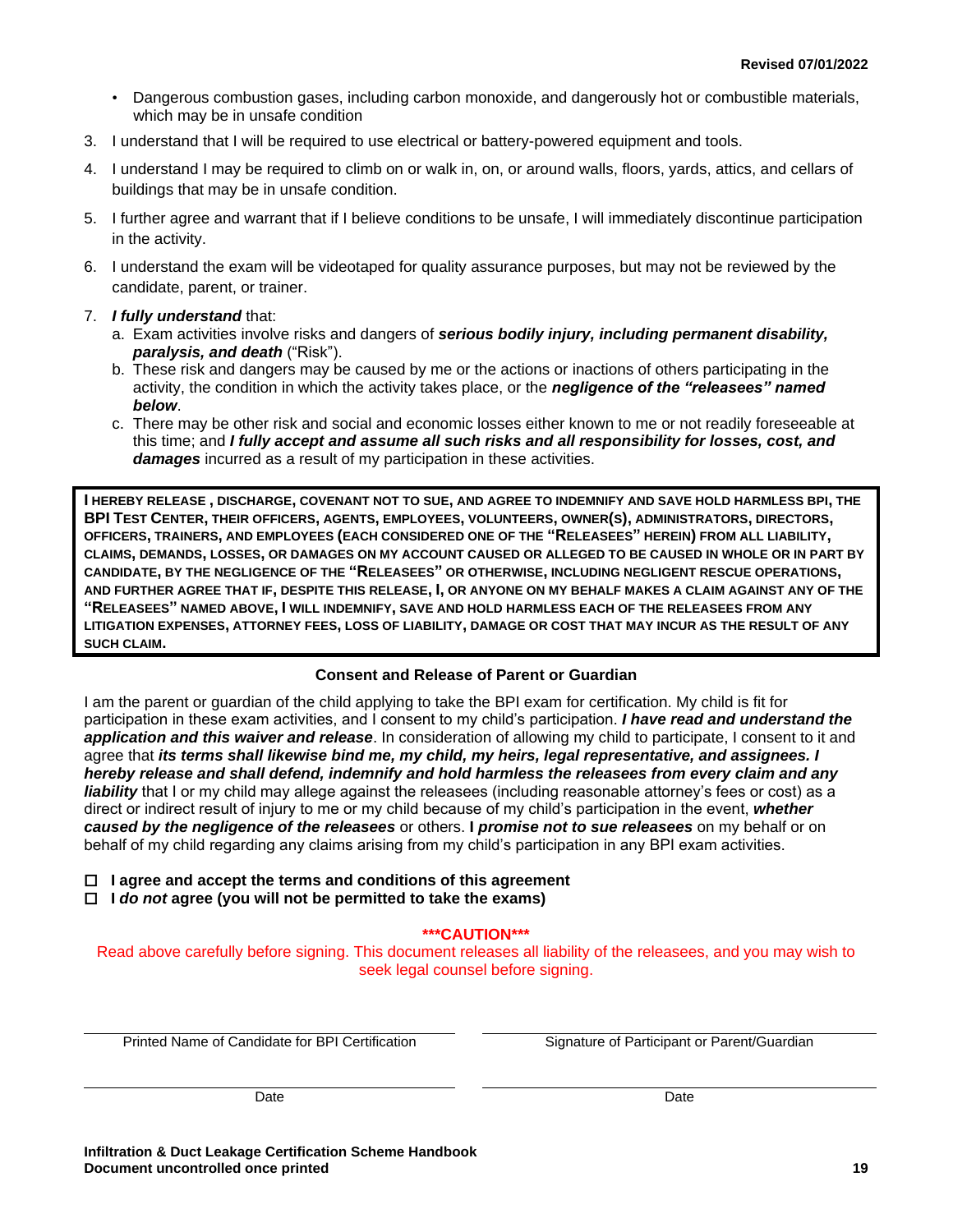#### <span id="page-22-0"></span>**Terms and Definitions**

**Appeal –** Request by applicant, candidate or certified person for reconsideration of any adverse decision made by the certification body related to her/his desired certification status.

**Candidate –** Applicant who has fulfilled specified prerequisites, allowing his/her participation in the certification process.

**Certified Professional –** An individual who successfully passes the BPI written and field exam requirements for certification.

**Certification Process –** All activities by which a certification body establishes that a person fulfills specified competence requirements, including application, evaluation, decision on certification, surveillance and recertification, use of certificates and logos/marks.

**Certification Scheme –** Specific certification requirements related to specified categories of persons to which the same particular standards and rules, and the same procedures apply.

**Certification System –** Set of procedures and resources for carrying out the certification process as per a certification scheme, leading to the issue of a certificate of competence, including maintenance.

**Competence –** Demonstrated ability to apply knowledge and/or skills and, where relevant, demonstrated personal attributes, as defined in the certification scheme.

**Complaint –** Conformity assessment request, other than an appeal, by any organization or individual to a certification body, for corrective action relating to the activities of that body or to those of any of its customers.

**Evaluation –** Process that assesses a person's fulfillment of the requirements of the scheme, leading to a decision on certification.

**Exam –** Mechanism that is part of the evaluation, which measures a candidate's competence by one or more means such as written, oral, practical and observational.

**Proctor –** Person with relevant technical and personal qualifications, competent to conduct and/or score an exam; an individual approved to administer BPI certification exams.

**Qualification –** Demonstration of personal attributes, education, training and/or work experience.

**Quality Assurance** – The observation techniques and activities used externally by an organization to evaluate the effectiveness of their quality management system and to provide feedback that may result in quality improvements.

**Recertification –** Process of confirming conformity with current certification requirements.

**Scheme Committee –** Group of people chosen by the certification body to provide input, recommendations, guidance and review of a certification scheme.

**Surveillance –** Periodic monitoring during the period of certification of a certified person's performance